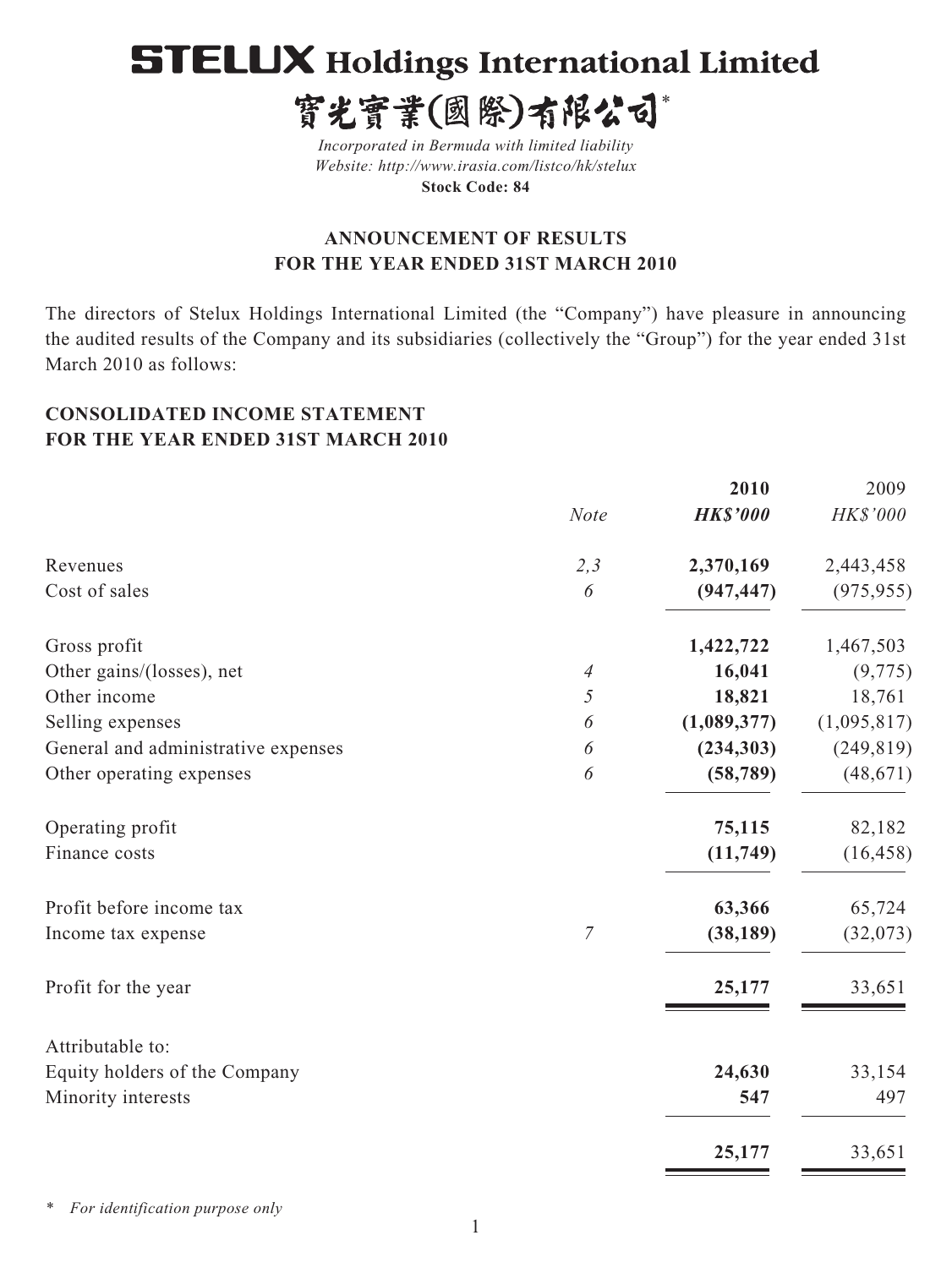# **CONSOLIDATED INCOME STATEMENT (Continued)**

|                                                          |             | 2010            | 2009     |
|----------------------------------------------------------|-------------|-----------------|----------|
|                                                          | <b>Note</b> | <b>HK\$'000</b> | HK\$'000 |
| Dividends                                                | 8           | 19,026          | 9,513    |
| Earnings per share for profit attributable to            | 9           | <b>HK</b> cents | HK cents |
| the equity holders of the Company<br>- Basic and diluted |             | 2.59            | 3.48     |

# **CONSOLIDATED STATEMENT OF COMPREHENSIVE INCOME FOR THE YEAR ENDED 31ST MARCH 2010**

|                                                     | 2010<br><b>HK\$'000</b> | 2009<br>HK\$'000 |
|-----------------------------------------------------|-------------------------|------------------|
| Profit for the year                                 | 25,177                  | 33,651           |
| Other comprehensive income                          |                         |                  |
| Exchange differences                                | 58,810                  | (59, 546)        |
| Revaluation of available-for-sale financial assets  | (5,536)                 | 965              |
| Other comprehensive income for the year, net of tax | 53,274                  | (58, 581)        |
| Total comprehensive income for the year             | 78,451                  | (24, 930)        |
| Attributable to:                                    |                         |                  |
| Equity holders of the Company                       | 77,412                  | (24, 837)        |
| Minority interests                                  | 1,039                   | (93)             |
| Total comprehensive income for the year             | 78,451                  | (24, 930)        |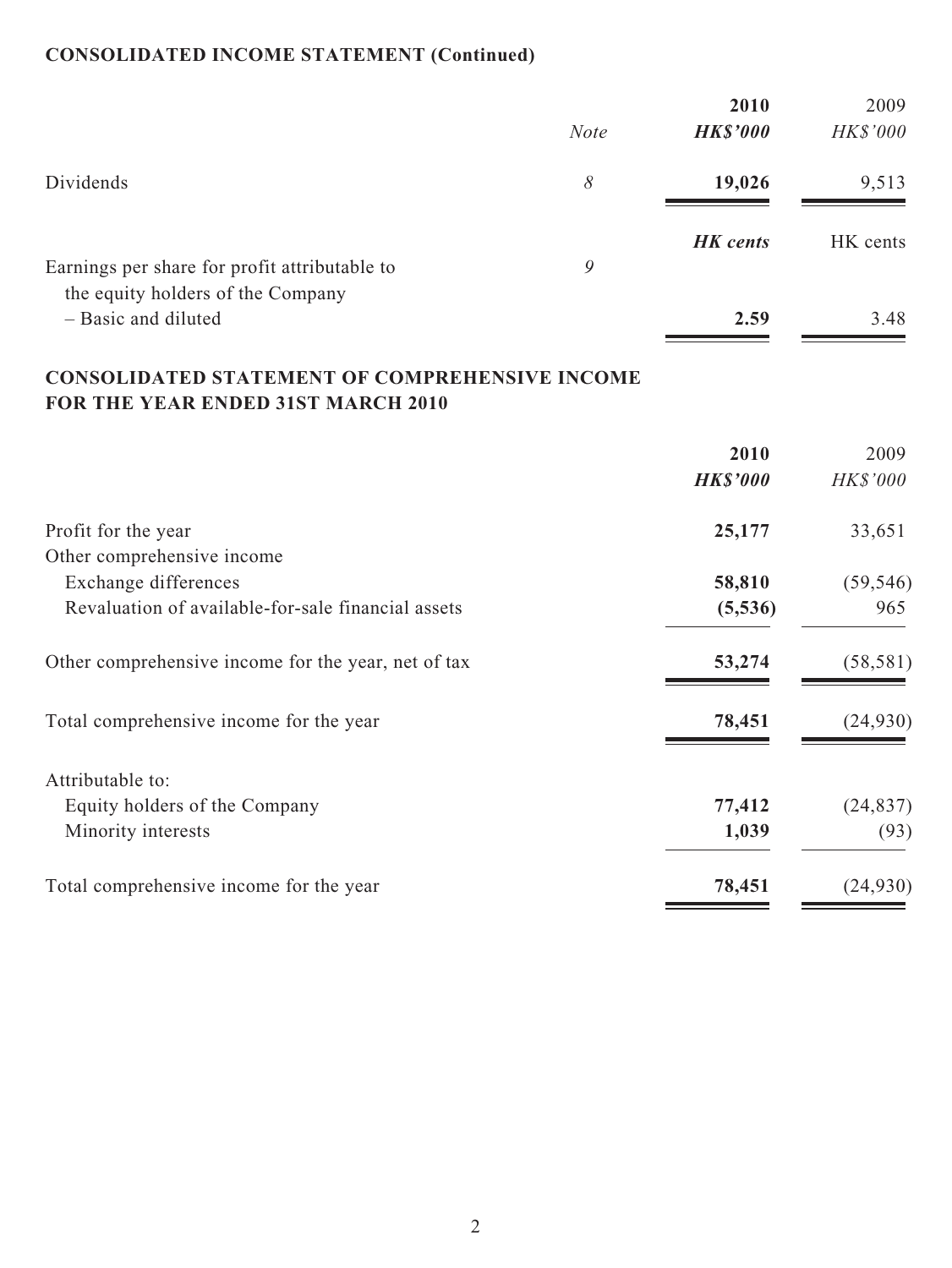# **CONSOLIDATED BALANCE SHEET AS AT 31ST MARCH 2010**

|                                                                           |             |                 | 2009      |  |
|---------------------------------------------------------------------------|-------------|-----------------|-----------|--|
|                                                                           | <b>Note</b> | <b>HK\$'000</b> | HK\$'000  |  |
| <b>ASSETS</b>                                                             |             |                 |           |  |
| Non-current assets                                                        |             |                 |           |  |
| Property, plant and equipment                                             |             | 184,476         | 205,195   |  |
| Investment properties                                                     |             | 41,200          | 35,000    |  |
| Prepayment of lease premium                                               |             | 180,203         | 186,298   |  |
| Intangible assets                                                         |             | 24,178          | 23,451    |  |
| Deferred tax assets                                                       |             | 46,244          | 45,548    |  |
| Available-for-sale financial assets                                       |             | 12,587          | 18,123    |  |
|                                                                           |             | 488,888         | 513,615   |  |
| Current assets                                                            |             |                 |           |  |
| <b>Stocks</b>                                                             |             | 728,385         | 790,719   |  |
| Debtors and prepayments                                                   | 10          | 323,542         | 335,800   |  |
| Bank balances and cash                                                    |             | 213,184         | 117,386   |  |
|                                                                           |             | 1,265,111       | 1,243,905 |  |
| Total assets                                                              |             | 1,753,999       | 1,757,520 |  |
| <b>EQUITY</b>                                                             |             |                 |           |  |
| Capital and reserves attributable to<br>the equity holders of the Company |             |                 |           |  |
| Share capital                                                             |             | 95,134          | 95,134    |  |
| Reserves                                                                  |             | 752,625         | 694,239   |  |
| Shareholders' funds                                                       |             | 847,759         | 789,373   |  |
| Minority interests                                                        |             | 4,968           | 4,253     |  |
| Total equity                                                              |             | 852,727         | 793,626   |  |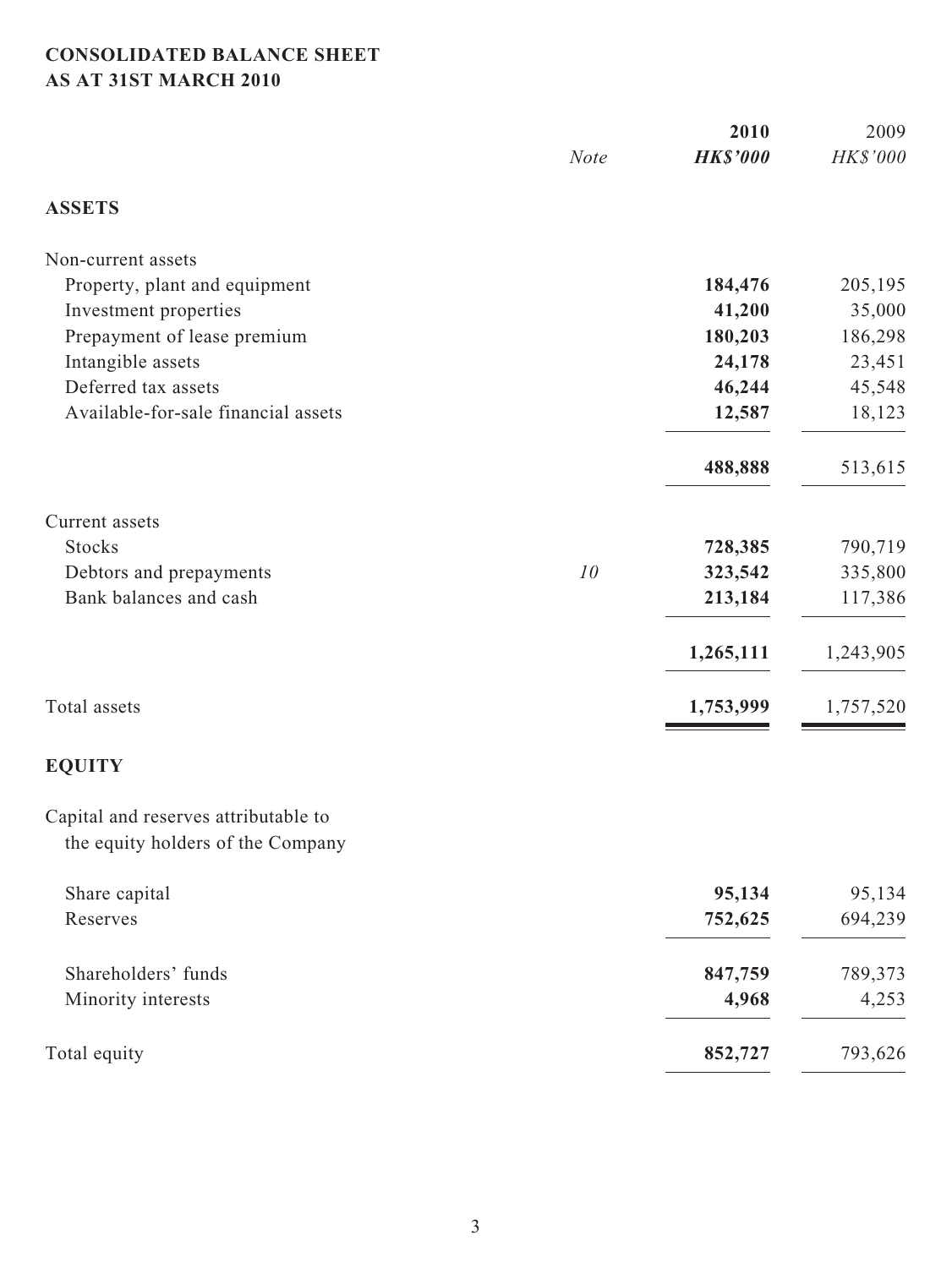# **CONSOLIDATED BALANCE SHEET (Continued)**

| <b>Note</b> | 2010<br><b>HK\$'000</b> | 2009<br>HK\$'000 |
|-------------|-------------------------|------------------|
|             |                         |                  |
|             |                         |                  |
|             | 2,483                   | 1,312            |
|             | 127,409                 | 116,312          |
|             | 129,892                 | 117,624          |
|             |                         |                  |
| 11          | 354,714                 | 422,078          |
|             | 11,741                  | 16,704           |
|             | 404,925                 | 407,488          |
|             | 771,380                 | 846,270          |
|             | 901,272                 | 963,894          |
|             | 1,753,999               | 1,757,520        |
|             | 493,731                 | 397,635          |
|             | 982,619                 | 911,250          |
|             |                         |                  |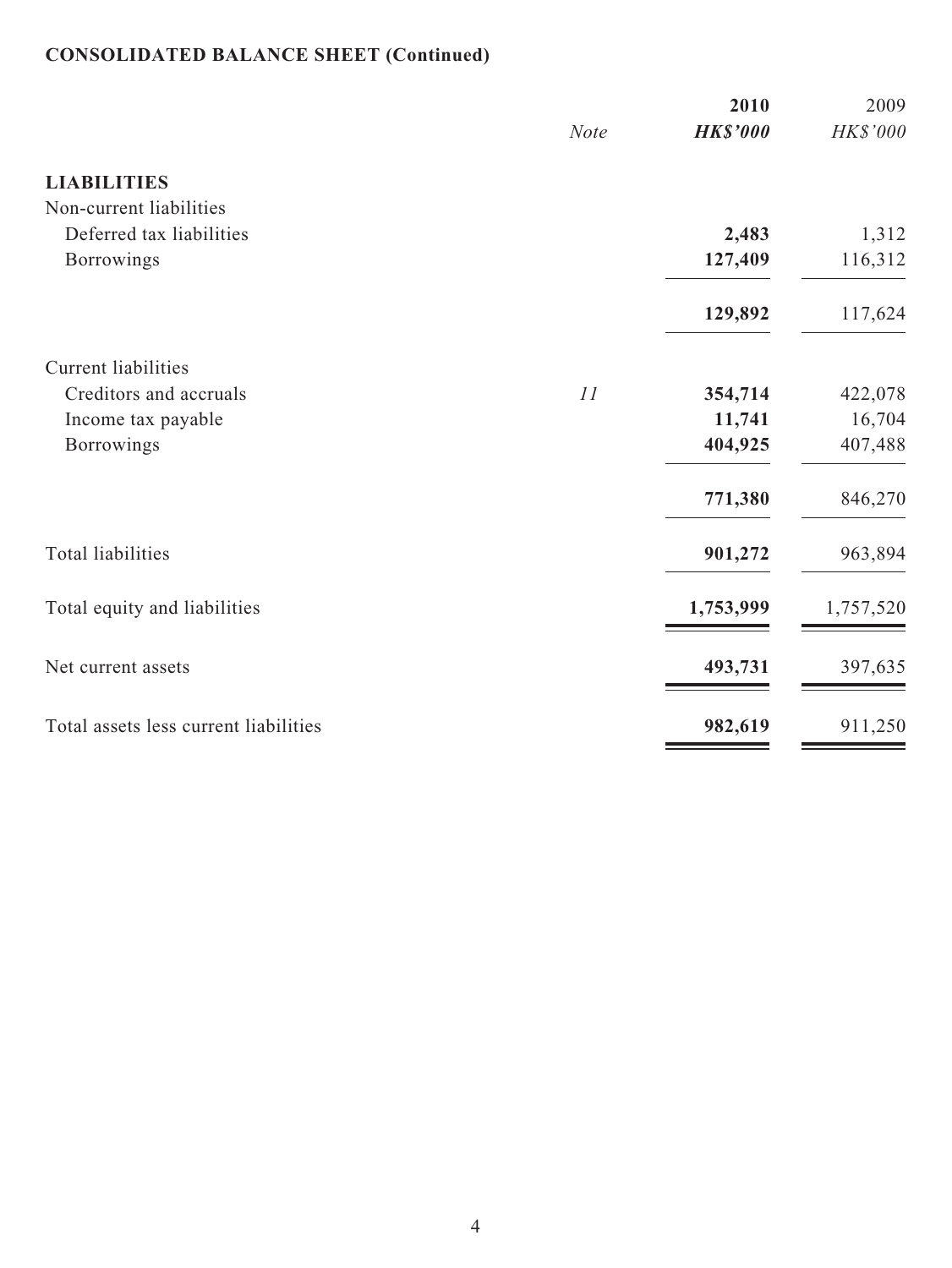### **NOTES:–**

#### **1. BASIS OF PREPARATION**

The consolidated financial statements of the Group have been prepared in accordance with Hong Kong Financial Reporting Standards ("HKFRS"). The consolidated financial statements have been prepared under the historical cost convention, as modified by the revaluation of available-for-sale financial assets and investment properties.

The preparation of financial statements in conformity with HKFRS requires the use of certain critical accounting estimates. It also requires management to exercise its judgement in the process of applying the Group's accounting policies.

#### **Adoption of standards, amendments to standards and interpretations**

In 2010, the Group adopted the following standards, amendments to standards and interpretations of HKFRS issued by the Hong Kong Institute of Certified Public Accountants, which become effective for accounting periods beginning on or after 1st April 2009:

- HKAS 1 (revised), 'Presentation of financial statements' prohibits the presentation of items of income and expenses (that is, 'non-owner changes in equity') in the statement of changes in equity, requiring 'non-owner changes in equity' to be presented separately from owner changes in equity in a statement of comprehensive income. As a result the Group presents in the consolidated statement of changes in equity all owner changes in equity, whereas all non-owner changes in equity are presented in the consolidated statement of comprehensive income. Comparative information has been re-presented so that it also is in conformity with the revised standard. Since the change in accounting policy only impacts presentation aspects, there is no impact on earnings per share.
- HKFRS 7, 'Financial Instruments Disclosures' (amendment) requires enhanced disclosures about fair value measurement and liquidity risk. In particular, the amendment requires disclosure of fair value measurements by level of a fair value measurement hierarchy. As the change in accounting policy only results in additional disclosures, there is no impact on earnings per share.
- HKFRS 8, 'Operating segments' replaces HKAS 14, 'Segment reporting', and aligns segment reporting with the requirements of the US standard SFAS 131, 'Disclosures about segments of an enterprise and related information'. The new standard requires a 'management approach', under which segment information is presented on the same basis as that used for internal reporting purposes. This has resulted in an increase in the number of reportable segments presented. In addition, the segments are reported in a manner that is more consistent with the internal reporting provided to the chief operating decision-maker. Comparatives for 2009 in Note 2 have been restated. However, such restatement in note disclosure does not have any impact on the consolidated balance sheets.
- HK(IFRIC)-Int 13, 'Customer loyalty programmes' addresses accounting by entities that grant loyalty award credits to customers who buy other goods or services. Specifically, it explains how such entities should account for their obligations to provide free or discounted goods or services ('awards') to customers who redeem award credits. There is no material impact to the Group's results for the year.
- HKAS 36, 'Impairment of assets' (amendment) requires that where fair value less costs to sell is calculated on the basis of discounted cash flows, disclosures equivalent to those for value-in-use calculation should be made. The amendment has no effect on the disclosures of the consolidated financial statements.
- HKAS 38, "Intangible assets' (amendment) requires that an asset may only be recognised for advertising and promotional expenditures, including mail order catalogues, in the event that payment has been made in advance of obtaining right of access to goods or receipt of services. There is no material impact to the Group's results for the year.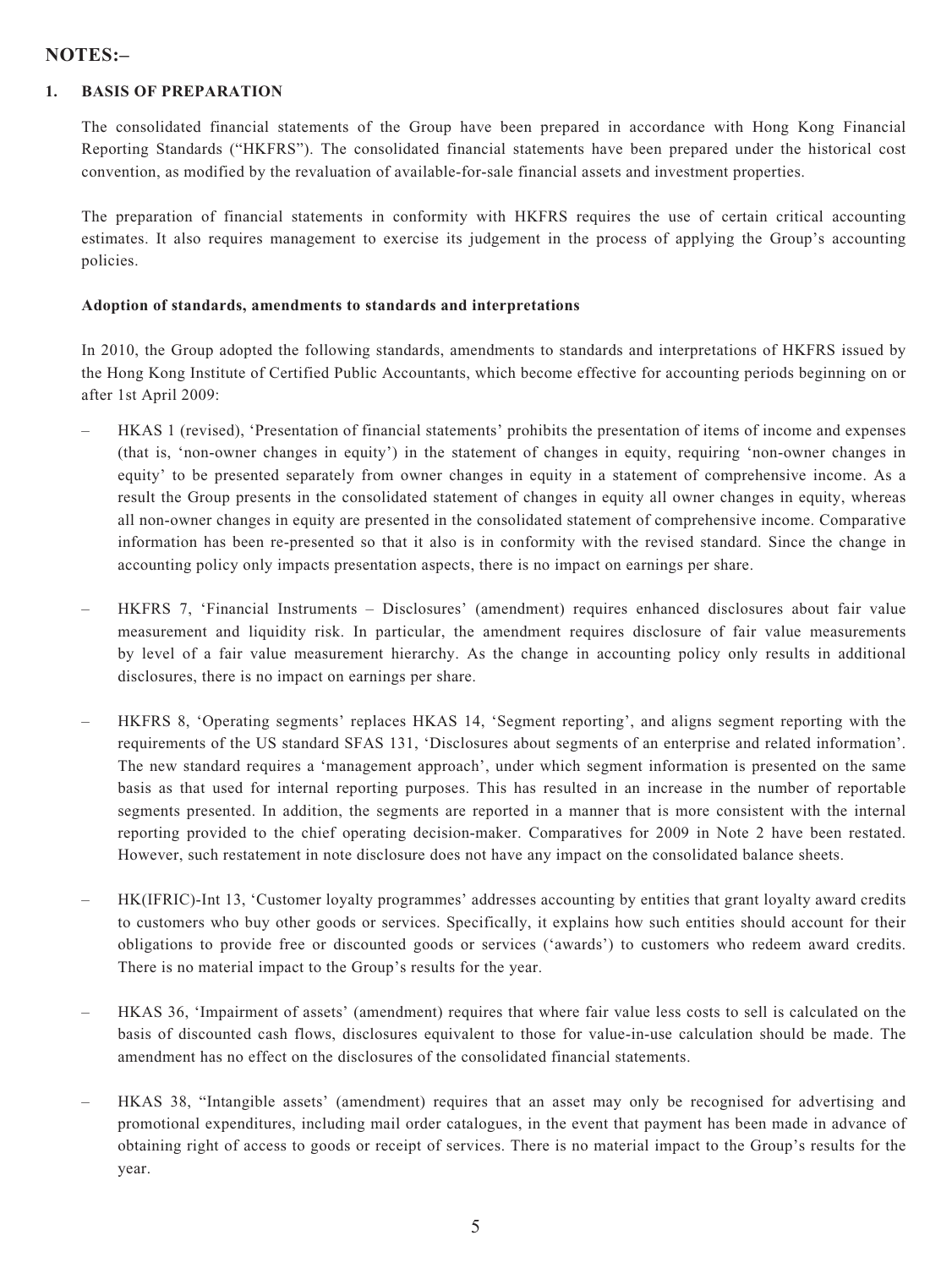#### **2. SEGMENT INFORMATION**

The chief operating decision-makers have been identified as the executive directors. The executive directors review the Group's financial information mainly from product and geographical perspectives. From a geographical perspective, management assesses the performance of watch and optical operations in Hong Kong, Macau and Mainland China and rest of Asia.

Sales between operating segments are carried out on terms equivalent to those prevailing in arm's length transactions. The executive directors assess the performance of the operating segments based on a measure of adjusted earnings before interest and tax (EBIT). This measurement basis excludes unallocated income and net corporate expenses.

Net corporate expenses mainly represent staff costs and provision for senior management bonus. Unallocated assets represent equipment and debtors at corporate level, available-for-sale financial assets, deferred tax assets and bank balances and cash. Unallocated liabilities represent creditors and accruals at corporate level, borrowings, deferred tax liabilities and income tax payable.

|                          | For the year ended 31st March 2010 |                   |                         |                 |                 |                 |                 |  |
|--------------------------|------------------------------------|-------------------|-------------------------|-----------------|-----------------|-----------------|-----------------|--|
|                          | Watch retail                       |                   | Optical retail          |                 |                 |                 |                 |  |
|                          | Hong Kong,<br>Macau and            |                   | Hong Kong,<br>Macau and |                 | Watch           |                 |                 |  |
|                          | Mainland                           | Rest of           | Mainland                | Rest of         | wholesale       |                 | Group           |  |
|                          | China                              | Asia              | China                   | Asia            | trading         | Property        | <b>Total</b>    |  |
|                          | <b>HK\$'000</b>                    | $HK$^{\prime}000$ | <b>HK\$'000</b>         | <b>HK\$'000</b> | <b>HK\$'000</b> | <b>HK\$'000</b> | <b>HK\$'000</b> |  |
| Revenues                 |                                    |                   |                         |                 |                 |                 |                 |  |
| Gross segment            | 794,268                            | 466,819           | 574,836                 | 247,150         | 489,835         | 13,929          | 2,586,837       |  |
| Inter-segment            |                                    |                   |                         |                 | (204, 179)      | (12, 489)       | (216, 668)      |  |
|                          | 794,268                            | 466,819           | 574,836                 | 247,150         | 285,656         | 1,440           | 2,370,169       |  |
| Segment results          | 22,147                             | 47,733            | 9,334                   | 16,797          | 7,365           | 1,617           | 104,993         |  |
| Unallocated income       |                                    |                   |                         |                 |                 |                 | 2,575           |  |
| Net corporate expenses   |                                    |                   |                         |                 |                 |                 | (32, 453)       |  |
| Operating profit         |                                    |                   |                         |                 |                 |                 | 75,115          |  |
| Finance costs            |                                    |                   |                         |                 |                 |                 | (11,749)        |  |
| Profit before income tax |                                    |                   |                         |                 |                 |                 | 63,366          |  |
| Income tax expense       |                                    |                   |                         |                 |                 |                 | (38, 189)       |  |
| Profit for the year      |                                    |                   |                         |                 |                 |                 | 25,177          |  |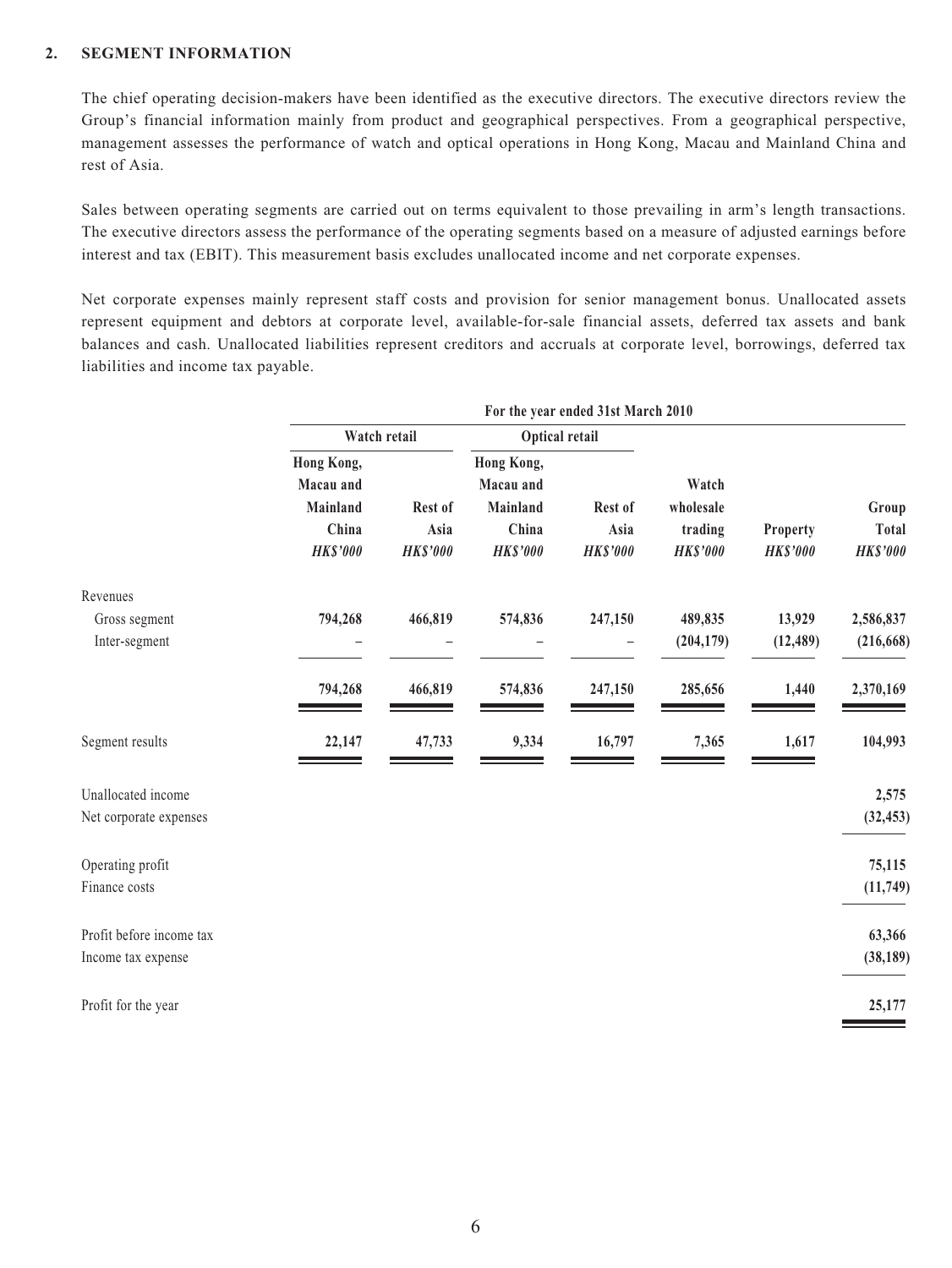### **2. SEGMENT INFORMATION (Continued)**

|                               | For the year ended 31st March 2010 |                         |                          |                         |                            |                                    |                              |                          |
|-------------------------------|------------------------------------|-------------------------|--------------------------|-------------------------|----------------------------|------------------------------------|------------------------------|--------------------------|
|                               | Watch retail                       |                         | Optical retail           |                         |                            |                                    |                              |                          |
|                               | Hong Kong,                         |                         | Hong Kong,               |                         |                            |                                    |                              |                          |
|                               | Macau and                          |                         | Macau and                |                         | Watch                      |                                    |                              |                          |
|                               | Mainland                           | Rest of                 | Mainland                 | Rest of                 | wholesale                  |                                    |                              | Group                    |
|                               | China<br><b>HK\$'000</b>           | Asia<br><b>HK\$'000</b> | China<br><b>HK\$'000</b> | Asia<br><b>HK\$'000</b> | trading<br><b>HK\$'000</b> | <b>Property</b><br><b>HK\$'000</b> | Corporate<br><b>HK\$'000</b> | Total<br><b>HK\$'000</b> |
| Capital expenditures          | (25,306)                           | (10, 730)               | (19,756)                 | (6,335)                 | (989)                      |                                    | (1, 184)                     | (64, 300)                |
| Depreciation                  | (26, 628)                          | (18, 613)               | (19, 186)                | (14, 285)               | (6,252)                    | (92)                               | (946)                        | (86, 002)                |
| Amortisation of prepayment    |                                    |                         |                          |                         |                            |                                    |                              |                          |
| of lease premium              |                                    | (3,573)                 |                          | (3,097)                 |                            | (4,711)                            |                              | (11, 381)                |
| Fair value gains of           |                                    |                         |                          |                         |                            |                                    |                              |                          |
| investment properties         |                                    |                         |                          |                         |                            | 6,200                              |                              | 6,200                    |
| Provision for stocks          | (2, 258)                           | (4,382)                 | (2,106)                  | (2, 274)                | (32, 828)                  | ۰                                  | -                            | (43, 848)                |
| Impairment of property, plant |                                    |                         |                          |                         |                            |                                    |                              |                          |
| and equipment                 | (2,591)                            |                         | (1,034)                  | (1,266)                 |                            |                                    |                              | (4,891)                  |
| Write back of provision       |                                    |                         |                          |                         |                            |                                    |                              |                          |
| for onerous contracts         | 23                                 |                         | 613                      |                         |                            |                                    |                              | 636                      |

|                                                | As at 31st March 2010                                           |                                    |                                                                        |                                    |                                                  |                                    |                                          |
|------------------------------------------------|-----------------------------------------------------------------|------------------------------------|------------------------------------------------------------------------|------------------------------------|--------------------------------------------------|------------------------------------|------------------------------------------|
|                                                |                                                                 | Watch retail                       | <b>Optical retail</b>                                                  |                                    |                                                  |                                    |                                          |
|                                                | Hong Kong,<br>Macau and<br>Mainland<br>China<br><b>HK\$'000</b> | Rest of<br>Asia<br><b>HK\$'000</b> | Hong Kong,<br>Macau and<br><b>Mainland</b><br>China<br><b>HK\$'000</b> | Rest of<br>Asia<br><b>HK\$'000</b> | Watch<br>wholesale<br>trading<br><b>HK\$'000</b> | <b>Property</b><br><b>HK\$'000</b> | Group<br><b>Total</b><br><b>HK\$'000</b> |
| Segment assets<br>Unallocated assets           | 485,024                                                         | 277,950                            | 195,267                                                                | 137,260                            | 204,086                                          | 170,311                            | 1,469,898<br>284,101                     |
| Total assets                                   |                                                                 |                                    |                                                                        |                                    |                                                  |                                    | 1,753,999                                |
| Segment liabilities<br>Unallocated liabilities | 118,526                                                         | 39,399                             | 110,086                                                                | 23,563                             | 53,543                                           | 722                                | 345,839<br>555,433                       |
| Total liabilities                              |                                                                 |                                    |                                                                        |                                    |                                                  |                                    | 901,272                                  |

**STATISTICS**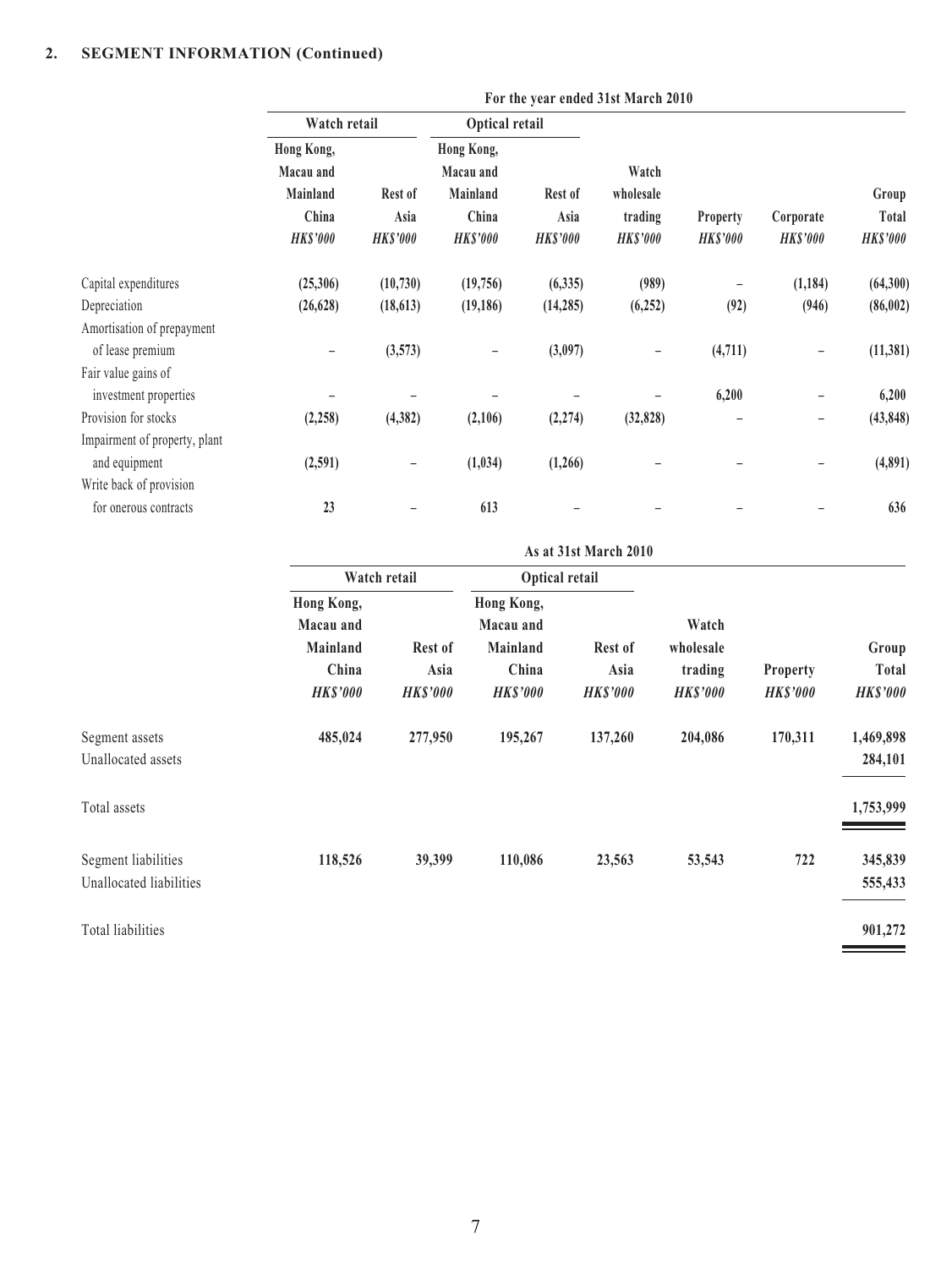### **2. SEGMENT INFORMATION (Continued)**

|                          | For the year ended 31st March 2009           |                 |                                              |                          |                               |           |                |  |
|--------------------------|----------------------------------------------|-----------------|----------------------------------------------|--------------------------|-------------------------------|-----------|----------------|--|
|                          | Watch retail                                 |                 | Optical retail                               |                          |                               |           |                |  |
|                          | Hong Kong,<br>Macau and<br>Mainland<br>China | Rest of<br>Asia | Hong Kong,<br>Macau and<br>Mainland<br>China | Rest of<br>Asia          | Watch<br>wholesale<br>trading | Property  | Group<br>Total |  |
|                          | HK\$'000                                     | HK\$'000        | HK\$'000                                     | HK\$'000                 | HK\$'000                      | HK\$'000  | HK\$'000       |  |
| Revenues                 |                                              |                 |                                              |                          |                               |           |                |  |
| Gross segment            | 786,606                                      | 507,644         | 560,063                                      | 241,264                  | 689,307                       | 11,444    | 2,796,328      |  |
| Inter-segment            |                                              |                 |                                              | $\overline{\phantom{0}}$ | (342, 320)                    | (10, 550) | (352, 870)     |  |
|                          | 786,606                                      | 507,644         | 560,063                                      | 241,264                  | 346,987                       | 894       | 2,443,458      |  |
| Segment results          | 9,811                                        | 55,473          | 13,202                                       | 9,665                    | 34,708                        | (9,511)   | 113,348        |  |
| Unallocated income       |                                              |                 |                                              |                          |                               |           | 3,115          |  |
| Net corporate expenses   |                                              |                 |                                              |                          |                               |           | (34, 281)      |  |
| Operating profit         |                                              |                 |                                              |                          |                               |           | 82,182         |  |
| Finance costs            |                                              |                 |                                              |                          |                               |           | (16, 458)      |  |
| Profit before income tax |                                              |                 |                                              |                          |                               |           | 65,724         |  |
| Income tax expense       |                                              |                 |                                              |                          |                               |           | (32,073)       |  |
| Profit for the year      |                                              |                 |                                              |                          |                               |           | 33,651         |  |

|                                 | For the year ended 31st March 2009 |           |                         |                |           |           |           |            |
|---------------------------------|------------------------------------|-----------|-------------------------|----------------|-----------|-----------|-----------|------------|
|                                 | Watch retail                       |           |                         | Optical retail |           |           |           |            |
|                                 | Hong Kong,<br>Macau and            |           | Hong Kong,<br>Macau and |                | Watch     |           |           |            |
|                                 | Mainland                           | Rest of   | Mainland                | Rest of        | wholesale |           |           | Group      |
|                                 | China                              | Asia      | China                   | Asia           | trading   | Property  | Corporate | Total      |
|                                 | HK\$'000                           | HK\$'000  | HK\$'000                | HK\$'000       | HK\$'000  | HK\$'000  | HK\$'000  | HK\$'000   |
| Capital expenditures            | (27, 178)                          | (18, 264) | (19,707)                | (14, 923)      | (2,519)   | (38, 594) | (265)     | (121, 450) |
| Depreciation                    | (26, 635)                          | (18,243)  | (21, 015)               | (14,650)       | (6,389)   | (96)      | (1,188)   | (88, 216)  |
| Amortisation of prepayment      |                                    |           |                         |                |           |           |           |            |
| of lease premium                |                                    | (3,490)   |                         | (3,025)        |           | (4,710)   |           | (11, 225)  |
| Fair value losses of            |                                    |           |                         |                |           |           |           |            |
| investment properties           |                                    |           |                         |                |           | (5,694)   |           | (5,694)    |
| Provision for stocks            | (5, 545)                           | (3,203)   | (1,173)                 | (3,154)        | (12,380)  |           |           | (25, 455)  |
| Impairment of property, plant   |                                    |           |                         |                |           |           |           |            |
| and equipment                   | (2,183)                            | (1,005)   | (2, 496)                | (446)          |           |           |           | (6, 130)   |
| Provision for onerous contracts | (1,223)                            | -         | (1,426)                 |                |           |           |           | (2,649)    |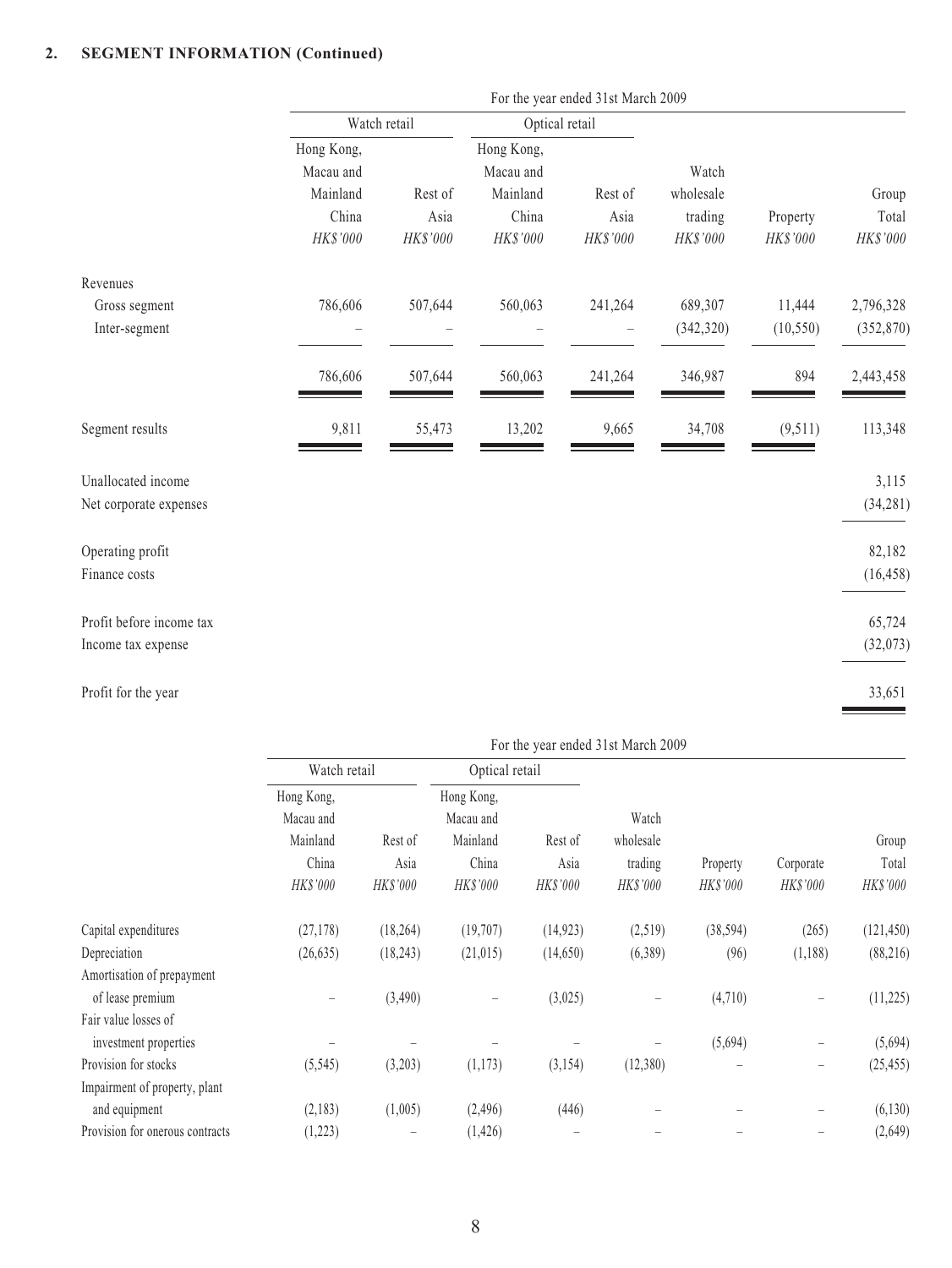### **2. SEGMENT INFORMATION (Continued)**

| Group                                    |
|------------------------------------------|
| Total                                    |
| HK\$'000                                 |
| 1,574,071                                |
| 183,449                                  |
| 1,757,520                                |
| 414,680                                  |
| 549,214                                  |
| 963,894                                  |
| Property<br>HK\$'000<br>168,924<br>1,624 |

An analysis of the Group's revenue by geographical area is as follows:

|                | 2010            | 2009      |
|----------------|-----------------|-----------|
|                | <b>HK\$'000</b> | HK\$'000  |
| Hong Kong      | 1,229,410       | 1,249,094 |
| Mainland China | 176,266         | 167,967   |
| Rest of Asia   | 959,927         | 1,009,485 |
| Europe         | 3,983           | 14,848    |
| Others         | 583             | 2,064     |
|                | 2,370,169       | 2,443,458 |

An analysis of the Group's non-current assets (other than financial instruments and deferred tax assets) by geographical area is as follows:

|                | 2010            | 2009            |
|----------------|-----------------|-----------------|
|                | <b>HK\$'000</b> | <b>HK\$'000</b> |
| Hong Kong      | 178,052         | 190,064         |
| Mainland China | 14,311          | 15,657          |
| Rest of Asia   | 236,378         | 238,895         |
| Others         | 1,316           | 5,328           |
|                | 430,057         | 449,944         |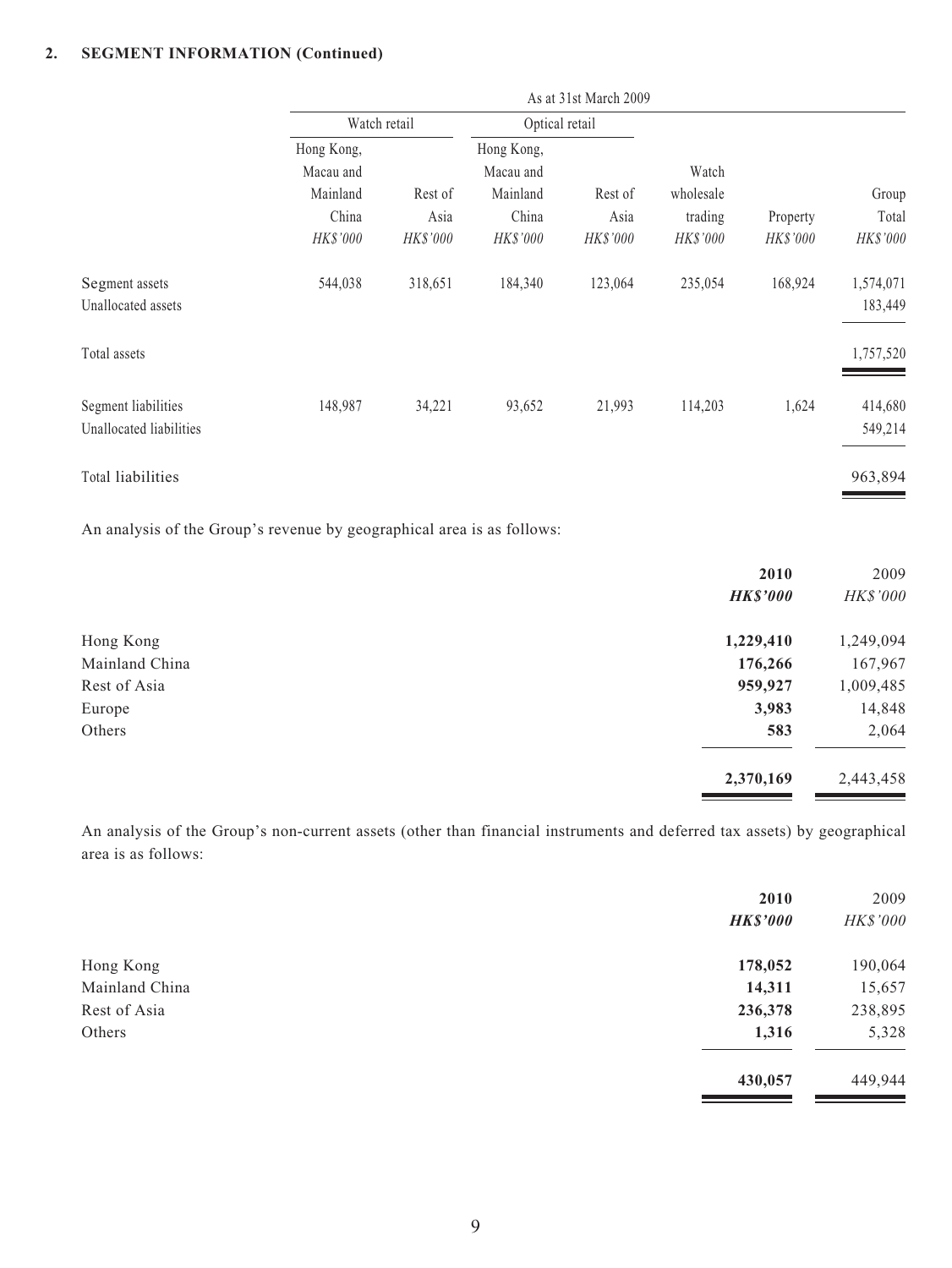#### **3. REVENUES**

|                                                        | 2010<br><b>HK\$'000</b> | 2009<br>HK\$'000 |
|--------------------------------------------------------|-------------------------|------------------|
| Turnover                                               |                         |                  |
| Sales of goods                                         | 2,368,729               | 2,442,564        |
| Gross rental income                                    | 1,440                   | 894              |
|                                                        | 2,370,169               | 2,443,458        |
| <b>OTHER GAINS/(LOSSES), NET</b><br>4.                 |                         |                  |
|                                                        | 2010                    | 2009             |
|                                                        | <b>HK\$'000</b>         | HK\$'000         |
| Loss on disposal of property, plant and equipment, net | (821)                   | (994)            |
| Fair value gains/(losses) of investment properties     | 6,200                   | (5,694)          |
| Exchange gain/(loss), net                              | 10,662                  | (3,087)          |
|                                                        | 16,041                  | (9, 775)         |
| <b>OTHER INCOME</b><br>5.                              |                         |                  |
|                                                        | 2010                    | 2009             |
|                                                        | <b>HK\$'000</b>         | HK\$'000         |
| Building management fee income                         | 3,980                   | 4,223            |
| Dividend income from investments                       | 2,526                   | 2,907            |
| Interest income                                        | 139                     | 637              |
| Sundries                                               | 12,176                  | 10,994           |

**18,821 18,761** 

۰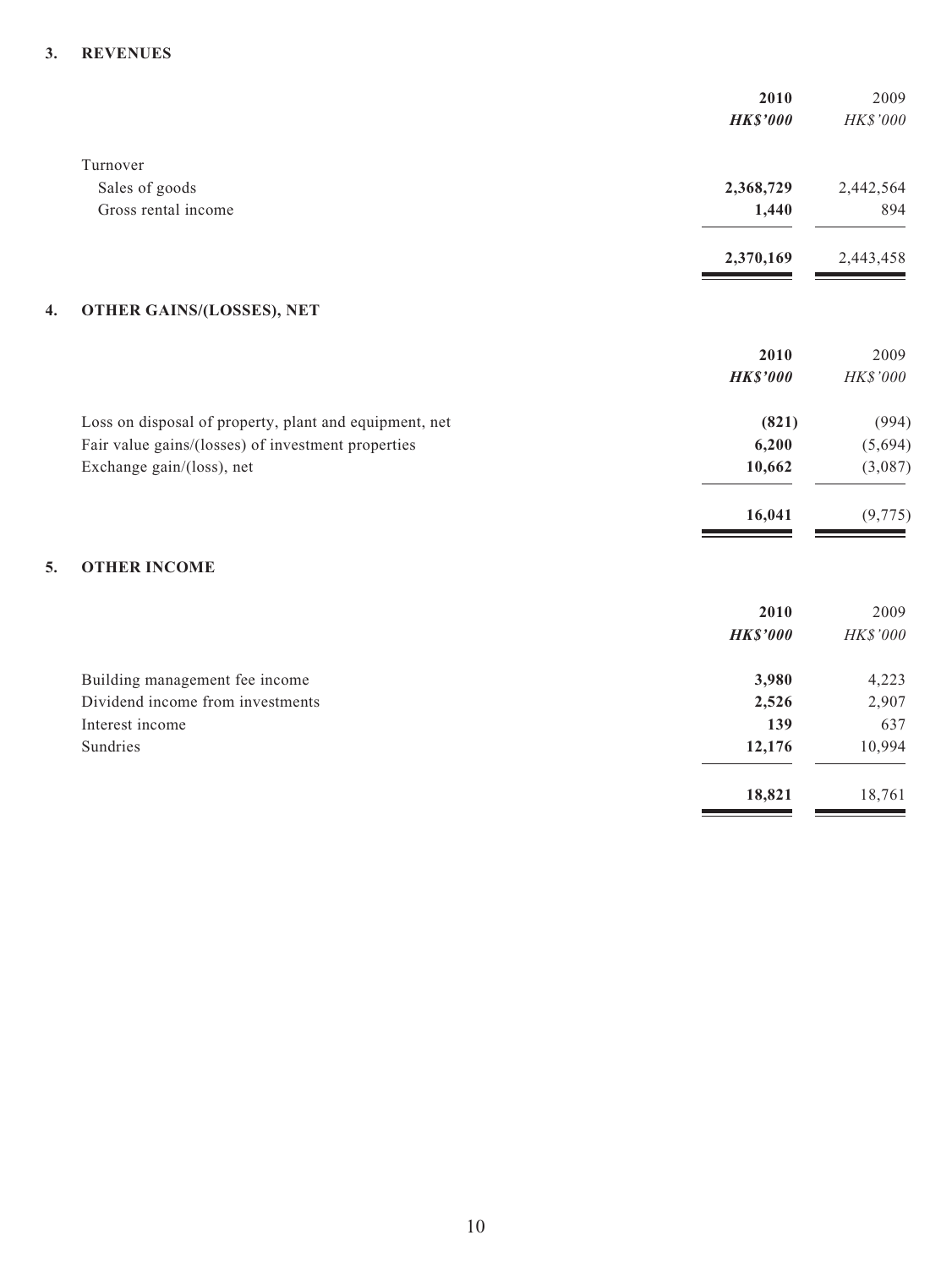#### **6. EXPENSES BY NATURE**

| 2010<br>2009                |                                                      |
|-----------------------------|------------------------------------------------------|
| HK\$'000<br><b>HK\$'000</b> |                                                      |
| 961,957<br>947,447          | Cost of stocks sold and raw materials consumed       |
| 11,381<br>11,225            | Amortisation of prepayment of lease premium          |
|                             | Depreciation of property, plant and equipment        |
| 85,285<br>87,490            | $-$ Owned                                            |
| 717<br>726                  | - Leased                                             |
| 4,891<br>6,130              | Impairment of property, plant and equipment          |
| (636)<br>2,649              | (Write back of)/provision for onerous contracts      |
| 6,030<br>6,618              | Auditor's remuneration                               |
|                             | Operating leases                                     |
| 424,052<br>402,684          | - Buildings                                          |
| 36<br>43                    | $-$ Equipment                                        |
| 43,848<br>25,455            | Provision for stocks                                 |
| 782<br>852                  | Impairment of debtors                                |
| (1, 548)<br>(1,018)         | Reversal of bad debts provision                      |
| 689<br>4,342                | Donations                                            |
| 419,820<br>435,806          | Employee benefit expenses                            |
| 425,303<br>387,122          | Others                                               |
|                             | Total cost of sales, selling expenses, general and   |
| 2,329,916<br>2,370,262      | administrative expenses and other operating expenses |
|                             |                                                      |

#### **7. INCOME TAX EXPENSE**

Hong Kong profits tax has been provided at the rate of 16.5% on the estimated assessable profits for the year ended 31st March 2010 (2009: 16.5%) less relief for available tax losses. Taxation on overseas profits has been calculated on the estimated assessable profits for the year at the rates of taxation prevailing in the territories in which the Group operates.

The amount of income tax charged to the consolidated income statement represents:

| 2010            | 2009      |
|-----------------|-----------|
| <b>HK\$'000</b> | HK\$'000  |
|                 |           |
| 9,402           | 15,623    |
| 27,234          | 27,164    |
| (850)           | (67)      |
| 35,786          | 42,720    |
| 2,403           | (10, 647) |
| 38,189          | 32,073    |
|                 |           |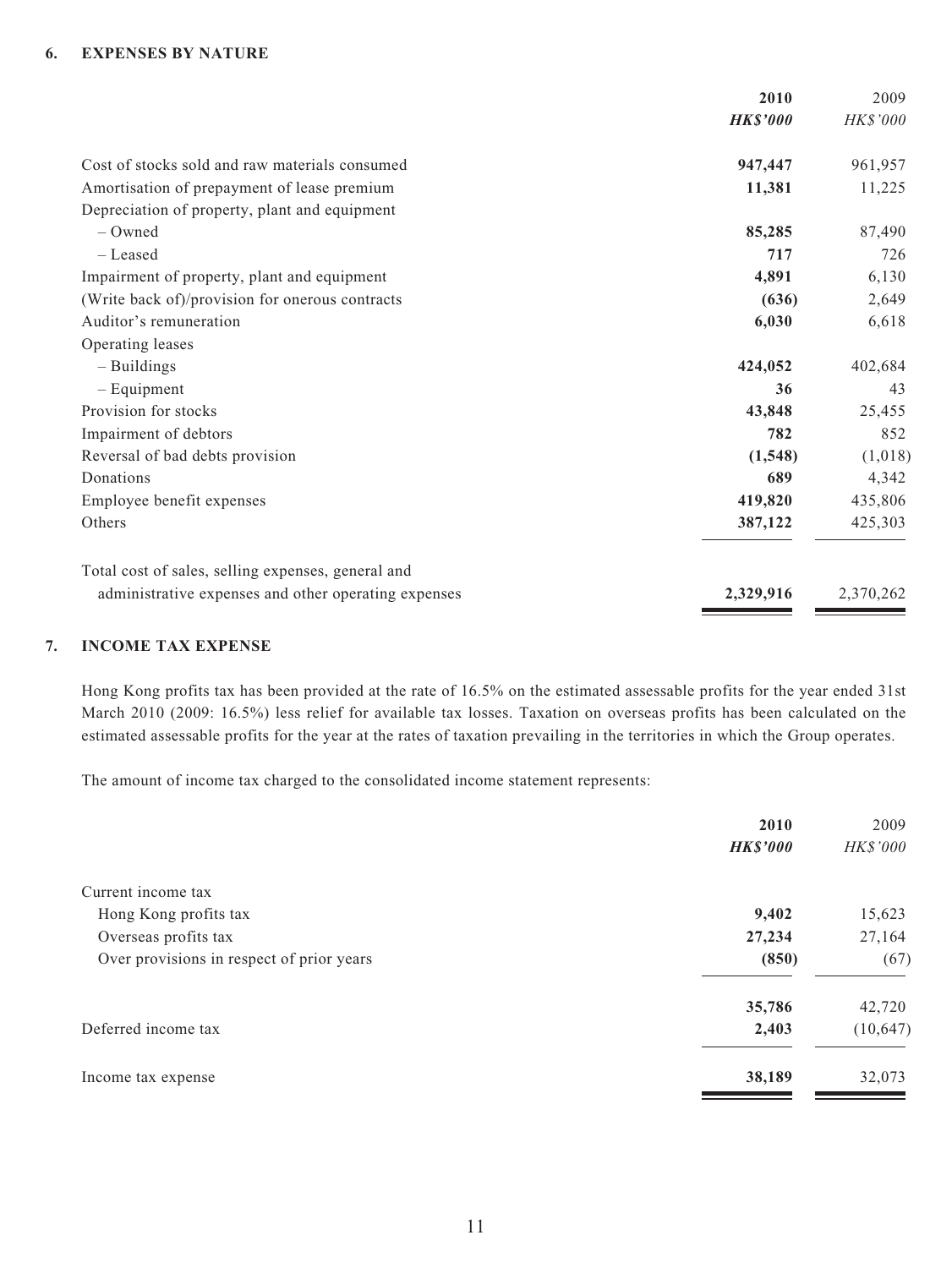#### **8. DIVIDENDS**

|                                                                  | 2010<br><b>HKS'000</b> | 2009<br><b>HK\$'000</b> |
|------------------------------------------------------------------|------------------------|-------------------------|
| Interim, paid, of HK\$0.01 (2009: nil) per ordinary share        | 9,513                  |                         |
| Final, proposed, of HK\$0.01 (2009: HK\$0.01) per ordinary share | 9,513                  | 9,513                   |
|                                                                  | 19,026                 | 9,513                   |

#### **9. EARNINGS PER SHARE**

#### **Basic**

Basic earnings per share is calculated by dividing the profit attributable to equity holders of the Company by the weighted average number of ordinary shares in issue during the year.

|                                                                 | 2010    | 2009    |
|-----------------------------------------------------------------|---------|---------|
| Weighted average number of ordinary shares in issue (thousands) | 951,340 | 951,340 |
| Profit attributable to equity holders of the Company (HK\$'000) | 24,630  | 33,154  |
| Basic earnings per share (HK cents)                             | 2.59    | 3.48    |

#### **Dilutive**

There were no dilutive potential ordinary shares in existence during the years ended 31st March 2009 and 2010.

#### **10. DEBTORS AND PREPAYMENTS**

|                                               | 2010            | 2009      |
|-----------------------------------------------|-----------------|-----------|
|                                               | <b>HK\$'000</b> | HK\$'000  |
| Trade debtors, gross                          | 146,195         | 175,492   |
| Provision for impairment of trade debtors     | (24, 823)       | (29, 313) |
| Trade debtors, net                            | 121,372         | 146,179   |
| Deposits, prepayments and other debtors       | 202,170         | 189,621   |
|                                               | 323,542         | 335,800   |
| Trade debtors analysed by invoice date (note) |                 |           |
| Below 60 days                                 | 55,950          | 53,467    |
| Over 60 days                                  | 90,245          | 122,025   |
|                                               | 146,195         | 175,492   |

#### *Note:*

The Group allows an average credit period of 60 days from the invoice date to its trade debtors.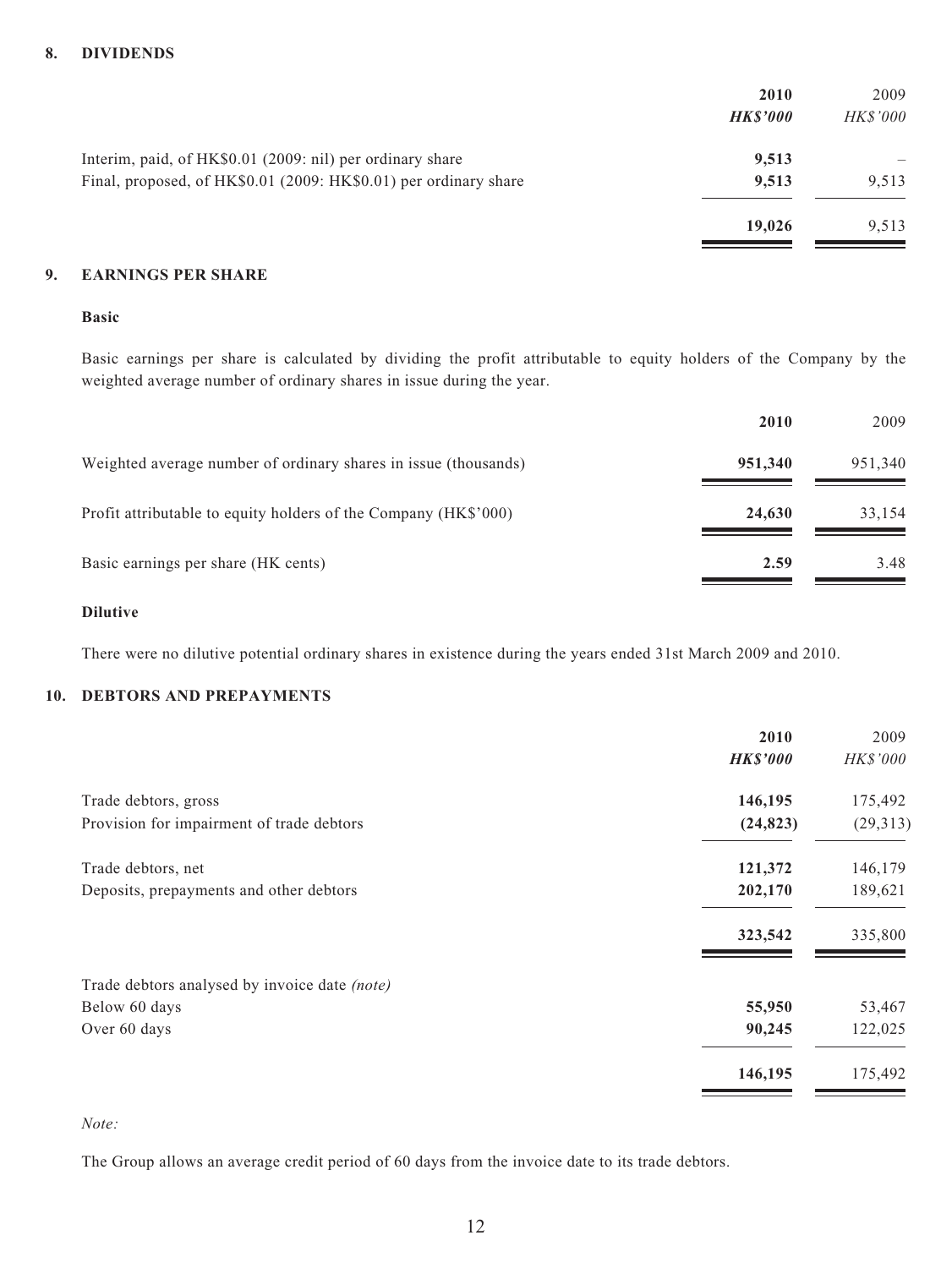#### **11. CREDITORS AND ACCRUALS**

|                              | 2010            | 2009     |
|------------------------------|-----------------|----------|
|                              | <b>HK\$'000</b> | HK\$'000 |
| Trade creditors              |                 |          |
| Below 60 days                | 131,932         | 190,029  |
| Over 60 days                 | 69,770          | 68,335   |
|                              | 201,702         | 258,364  |
| Other creditors and accruals | 153,012         | 163,714  |
|                              | 354,714         | 422,078  |
|                              |                 |          |

### **12. COMMITMENTS**

#### **(a) Capital commitments for property, plant and equipment:**

|                                                                      | 2010<br><b>HK\$'000</b> | 2009<br>HK\$'000 |
|----------------------------------------------------------------------|-------------------------|------------------|
| Contracted but not provided for<br>Authorised but not contracted for | 8,030                   | 596              |
|                                                                      | 8,030                   | 596              |

### **(b) Commitments under operating leases (where the Group is the lessee)**

The Group had future aggregate minimum lease payments under non-cancellable operating leases as follows:

| 2010            | 2009     |
|-----------------|----------|
| <b>HK\$'000</b> | HK\$'000 |
|                 |          |
| 399,428         | 377,728  |
| 357,274         | 292,850  |
| 17,450          | 19,930   |
| 774,152         | 690,508  |
|                 |          |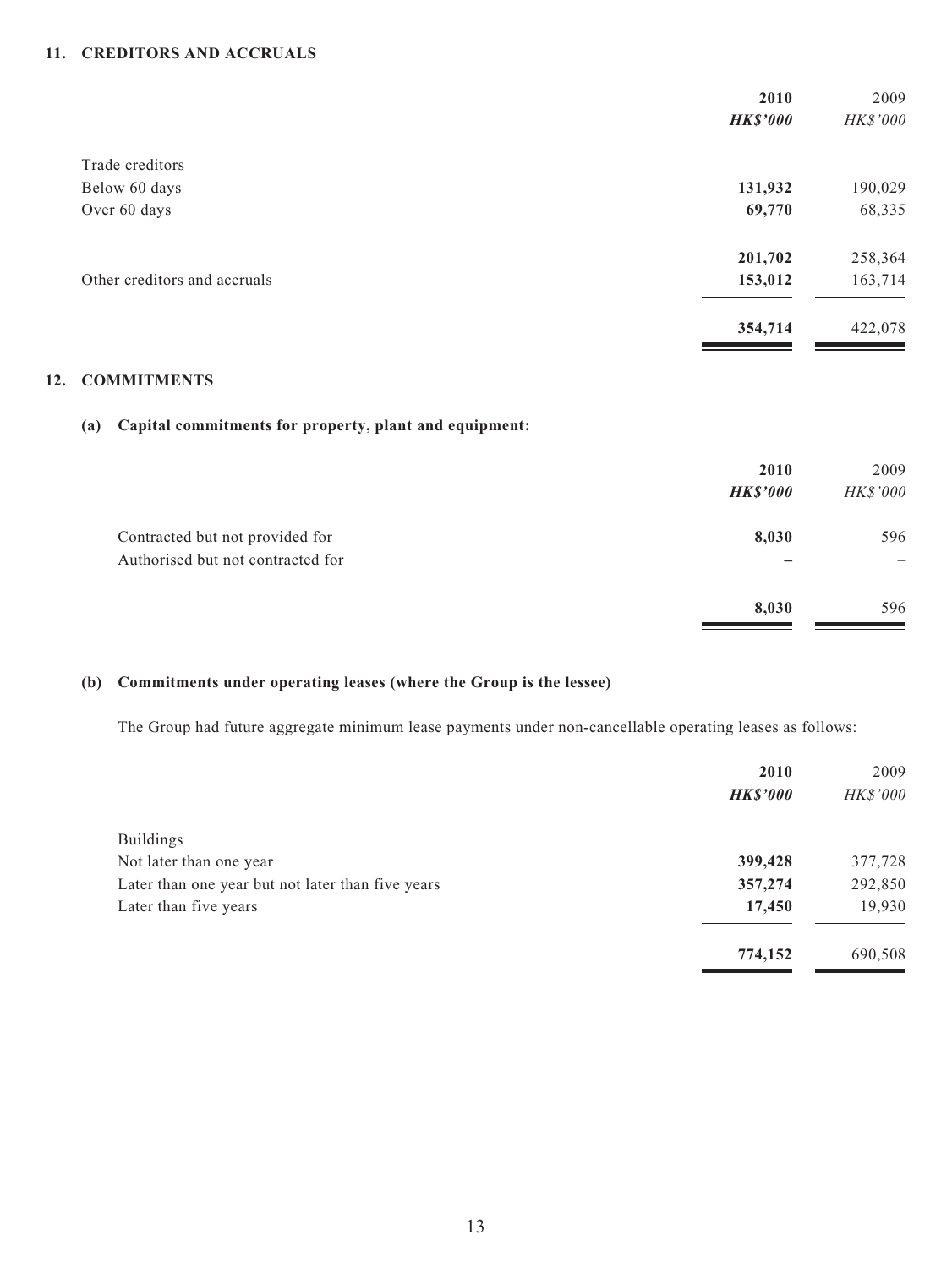#### **12. COMMITMENTS (Continued)**

#### **(c) Operating lease arrangements (where the Group is the lessor)**

The Group had future aggregate minimum lease receivables under non-cancellable operating leases as follows:

|                                                   | 2010<br><b>HK\$'000</b> | 2009<br>HK\$'000 |
|---------------------------------------------------|-------------------------|------------------|
| Investment properties                             |                         |                  |
| Not later than one year                           | 2,586                   | 1,440            |
| Later than one year but not later than five years | 3,426                   | 4,290            |
|                                                   | 6,012                   | 5,730            |

### **MANAGEMENT DISCUSSION AND ANALYSIS**

During the year under review, the Group continued to operate under a severe global recession, triggered by the global financial meltdown in October 2008, and the widespread outbreak of H1N1 in the months after April 2009.

Group performance for the first six months ended 30th September 2009 compared to the same period last year was, therefore, less favourable. However, with recession easing and economic growth returning to the regions where the Group operates in the second half of the year ended 31st March 2010, Group turnover picked up considerably and for the whole year under review stood at HK\$2.37 billion, marginally down 3% from last year.

From the last six months ended 31st March 2009, when the Group made a loss of HK\$3 million, we have seen a gradual return to profits in the two consecutive six month periods that followed: for the six months ended 30th September 2009 a profit of HK\$4.6 million was made, and for the six months ended 31st March 2010 a profit of HK\$20 million was made. For the full year under review, that is, 31st March 2010, the Group recorded a profit attributable to shareholders after tax and minority interests of HK\$25 million compared to HK\$33 million for the same period last year.

The Directors recommend the payment of a final dividend of HK\$0.01 (08/09:HK\$0.01) per share to the Group's shareholders.

### **WATCH RETAIL BUSINESS**

The Group's watch retail business comprising of "CITY CHAIN", "MOMENTS", "CITHARA", " $C^{2n}$ and "SEIKO boutique" recorded an EBIT of almost HK\$70 million up 7% with overall turnover dipping a slight 3% despite the tough external circumstances.

The improving external environment in Hong Kong, with the return of inbound tourist arrivals in the second half of the year, and effective marketing strategies contributed to the posting of an improved EBIT for our watch operations in Hong Kong. An EBIT of HK\$57 million was recorded compared to an EBIT of HK\$31 million over the same period last year and turnover increased by a small margin of 2%.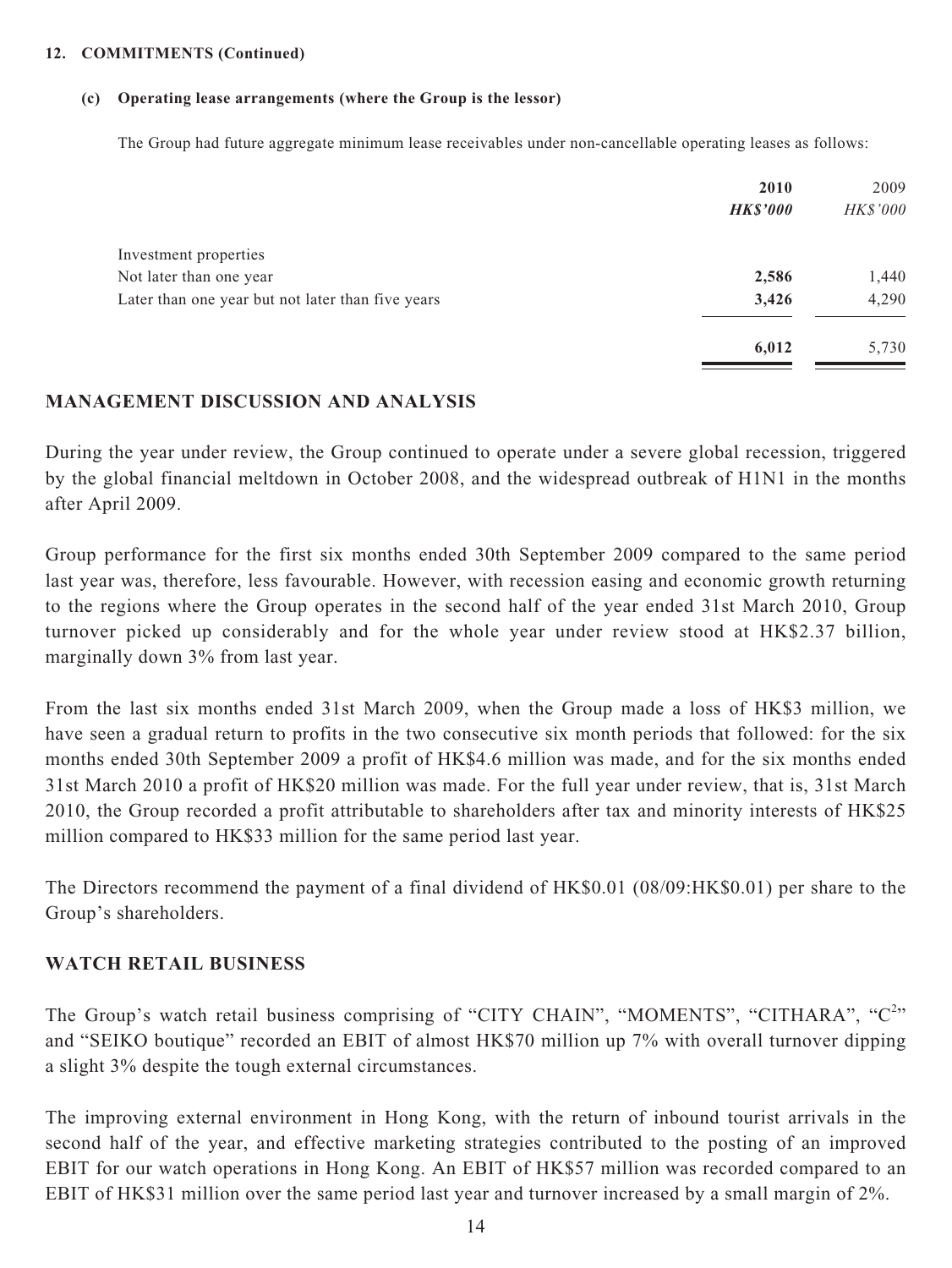Our operations in Macau returned an EBIT of HK\$11 million compared to HK\$14 million last year whilst turnover was down 4%.

Singapore, due to its open economy was one of the worst hit countries in South East Asia. As a result, the performance of our Singapore operations was badly affected. Turnover was down 20% and a loss of HK\$1.6 million was recorded compared to an EBIT of HK\$9 million the previous year.

Our watch operations in Malaysia and Thailand returned better performances compared to the first six months ended 30th September 2009 reversing the average fall in turnover of 6% and for the whole year under review, turnover for these two markets were maintained at the same level as the previous year.

Operations in Thailand, despite the persistent political turmoil in the country recorded an EBIT of HK\$30 million up 19% whilst our Malaysian operations posted an EBIT of HK\$19 million compared to HK\$21 million last year.

Our watch operations on the Mainland did not benefit from the PRC government's stimulus plans to increase domestic spending as these measures were directed at the consumption of consumer durables. A loss of HK\$46 million was reported, up 30% compared to the previous year. The Mainland Chinese retail market is now one of the fastest growing in the world and as such this market is important to the long term development of the Group. Over the last few years, we have invested to build our brands in the Mainland market, whether this be "CITY CHAIN" or the Group's inhouse brands of watches. In addition to the longer term direct effect that the Group will enjoy from this market, the Group has also seen the spillover effect of such increased brand awareness impacting the turnover of our operations outside of Mainland China, especially in Hong Kong and Macau.

As we continue to establish our brands in the Chinese market, we will still face challenges but we do not foresee fixed running costs escalating significantly and expect the results from our Mainland watch retail operations to improve.

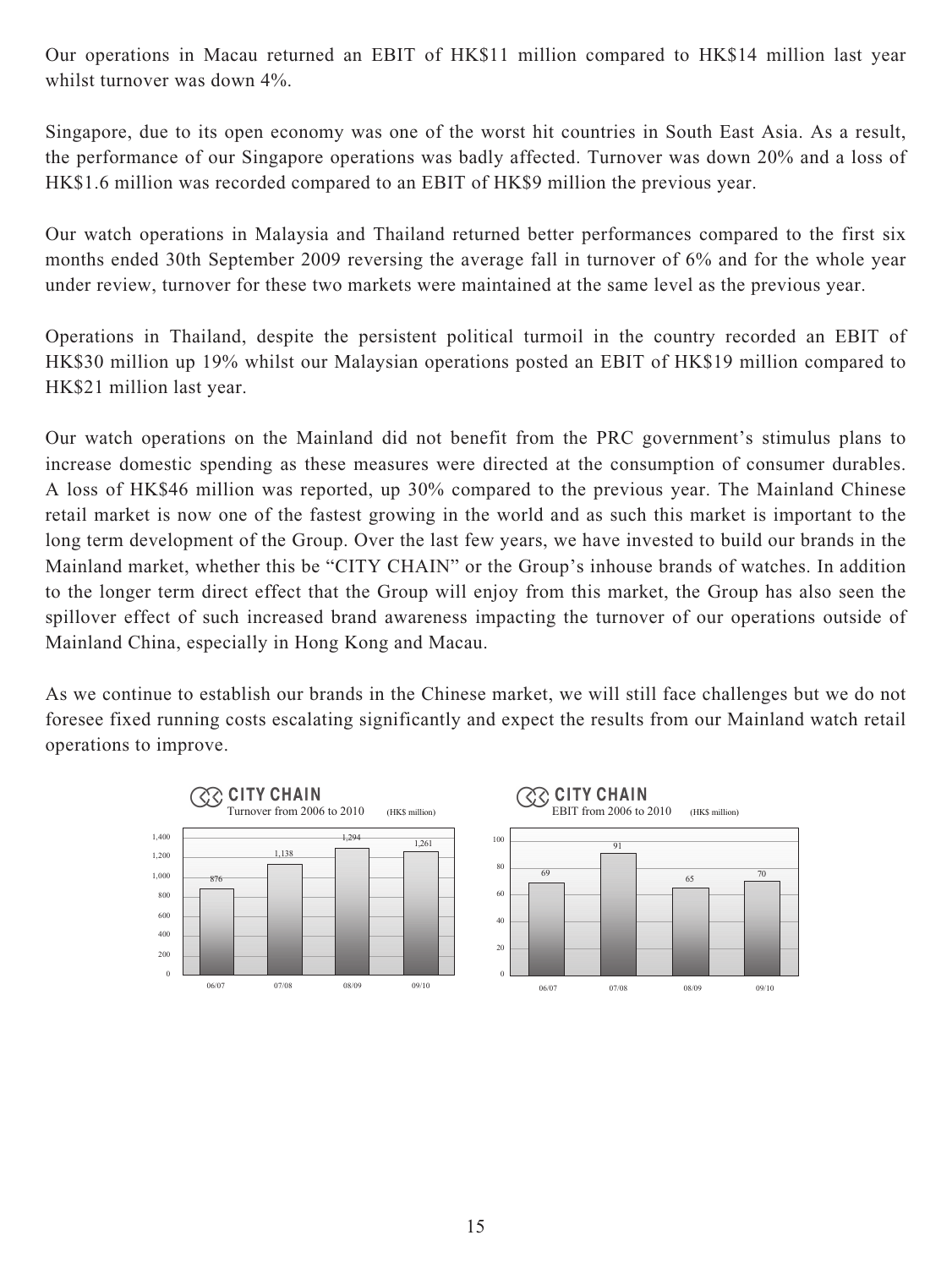## **OPTICAL RETAIL BUSINESS**

Our optical retail business posted an EBIT of HK\$26 million up 14% from last year and turnover was marginally up 3%.

Intense market competition and the generally poor retail market sentiment checked turnover growth at our optical operations in Hong Kong. Nonetheless, these operations managed to maintain turnover. A lower EBIT of HK\$17 million was recorded compared to HK\$25 million last year, but the fall was largely due to a one-off expense incurred during the year for litigation against a third party which the Group considered necessary for the protection of its intellectual property rights. Otherwise, EBIT for this year would have been largely similar to that for the same period last year.

Macau posted an EBIT of HK\$2 million compared to breakeven results last year as turnover edged up 7%.

Optical retailing operations in Singapore, Malaysia and Thailand returned an EBIT of HK\$17 million compared to HK\$10 million during the corresponding period last year. Turnover was up 2%. Although all three operations posted improved EBIT results, even better results would have been achievable if not for the general economic malaise.

Losses narrowed slightly at our Mainland optical operations and a loss of HK\$10 million was recorded compared to HK\$12 million last year. Turnover was up 28% but was insufficient to narrow losses further.

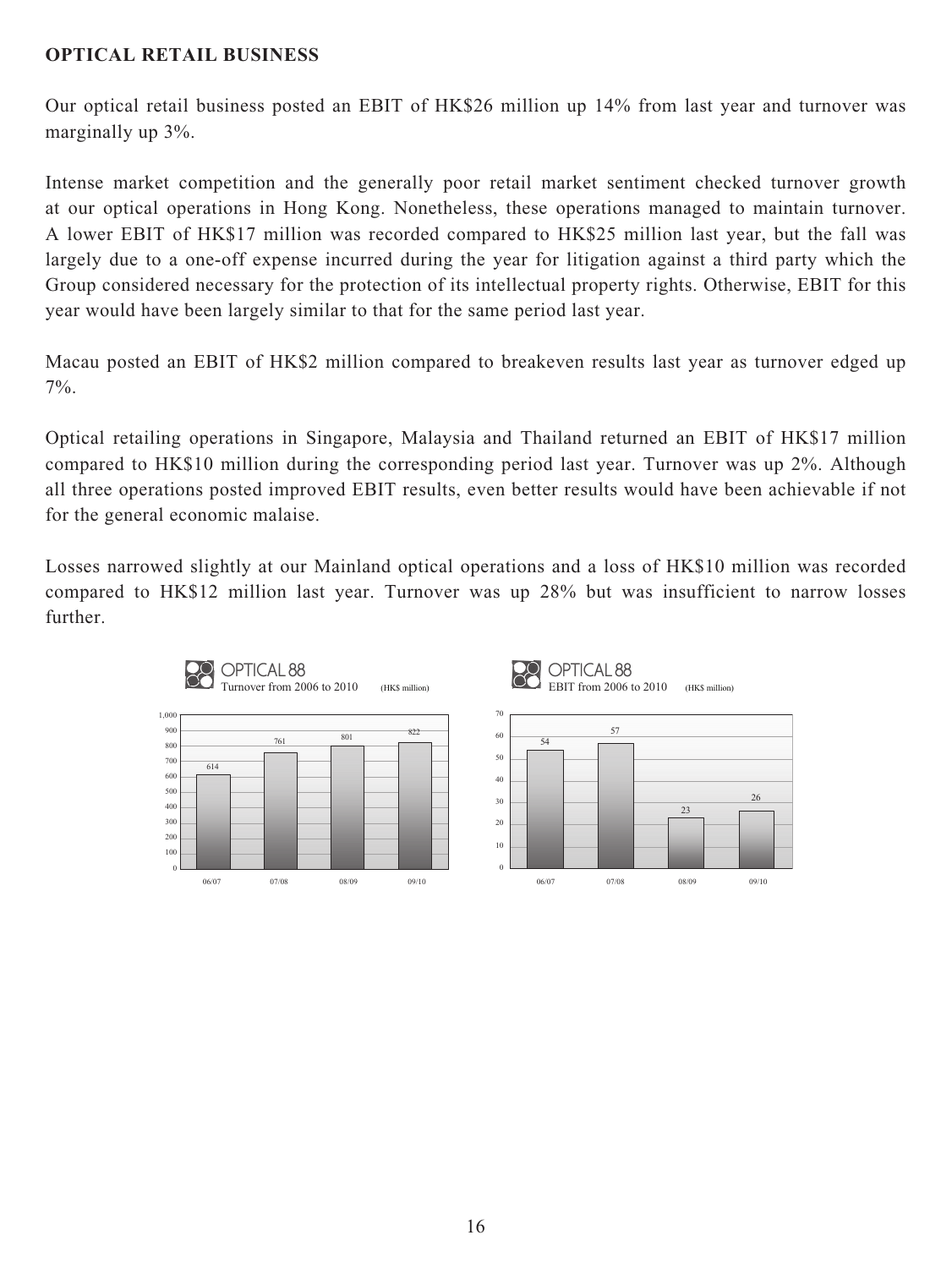# **WATCH ASSEMBLY AND WHOLESALE TRADING**

Our watch assembly and wholesale trading operations posted an EBIT of HK\$7 million compared to nearly HK\$35 million last year and turnover was down 18%.

The performance of our watch assembly unit, which produces for the Group, was less satisfactory compared to the previous year as we reduced stock inventory levels owing to the challenging external conditions.

As recovery prospects in Europe and the Middle East, traditional markets of our Swiss subsidiary, Universal Geneve S.A., continue to be poor, restructuring measures were undertaken at this subsidiary and as a result, a one-off provision of HK\$6.4 million was made during the year under review. Due to this, a wider loss of HK\$46 million was made compared to HK\$36 million last year.

A significant milestone was achieved when Universal Geneve launched its collection with the self developed MICROTOR movement. However, as our traditional markets are weak, we have stopped any further development of the MICROTOR movement to significantly reduce product development costs. Further product development will be reconsidered when the Eurozone economy recovers. In terms of market development, we will now focus on Asia, particularly, Mainland China as measures have been implemented to re-engineer the "Universal Geneve" brand. We expect these strategic changes to significantly improve the performance of "Universal Geneve".

Turnover at the Thong Sia Group operating in Hong Kong, Singapore, Malaysia and Taiwan was dragged down by the harsh conditions and decreased by 14%. EBIT, however was only marginally down from last year and this business remained an EBIT contributor.

During the year, a new wholesale unit was set up to distribute the Group's inhouse watch brands and also exclusive agency brands. This new wholesale unit will complement our watch retail business. Sales have initially started on the Mainland and have so far been encouraging.

# **OUTLOOK**

As the Mainland Chinese consumer market is so vast and consumer spending patterns shift rapidly, in order to maximise and expedite the Group's penetration into this market our long term business strategy is to add wholesale and franchising dimensions to the Group's existing retail business.

In the next year, we will continue with shop expansion plans in selective regions, in particular, Mainland China. The pace of development of our watch wholesale trading business on the Mainland will be intensified and new markets in other regions will also be explored. We also have plans to set up an optical franchising business on the Mainland as brand awareness of our "Optical 88" name grows.

As the external operating environment continues to improve and with economic growth forecast for some of the regions where we operate, we expect the Group to return an improved performance next year.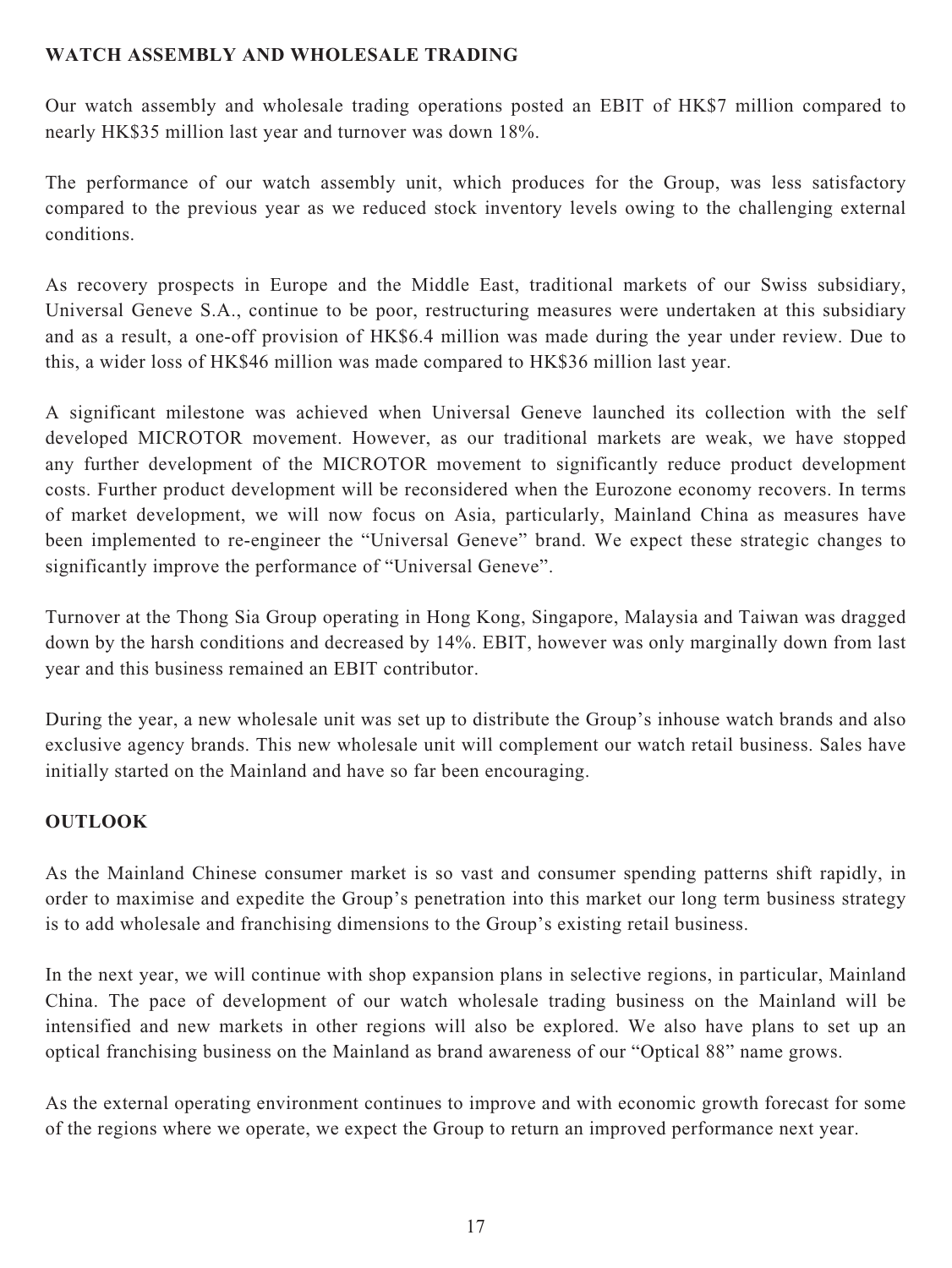# **FINANCE**

The Group's gearing ratio at balance sheet date was 38% (2009: 51%), which was calculated based on the Group's net debt of HK\$319 million (2009: HK\$406 million) and shareholders' funds of HK\$848 million (2009: HK\$789 million). The Group's net debt was calculated based on the Group's borrowings of HK\$532 million (2009: HK\$523 million) less the Group's bank balances and cash of HK\$213 million (2009: HK\$117 million). Of the Group's borrowings at balance sheet date, HK\$405 million (2009: HK\$407 million) were repayable within 12 months.

Of the Group's borrowings, 9% (2009: 5%) were denominated in foreign currencies. The Group's borrowings denominated in Hong Kong Dollars were on a floating rate basis at either bank prime lending rates or short term inter-bank offer rates.

The Group does not engage in speculative derivative trading.

As at 31st March 2010, the Group does not have any significant contingent liabilities.

# **CAPITAL STRUCTURE OF THE GROUP**

There was no change in the capital structure of the Group during the year.

# **CHANGES IN THE COMPOSITION OF THE GROUP DURING THE YEAR**

There was no change in the composition of the Group during the year.

# **NUMBER AND REMUNERATION OF EMPLOYEES, REMUNERATION POLICIES, BONUS AND TRAINING SCHEMES**

The Group's remuneration policies are reviewed on a regular basis and remuneration packages are in line with market practices in the relevant countries where the Group operates. As of 31st March 2010, the Group had 3,210 (2009: 3,231) employees.

# **DETAILS OF THE CHARGES ON GROUP ASSETS**

As at 31st March 2010, certain of the Group's freehold land and buildings amounting to HK\$58 million (2009: HK\$58 million), investment property amounting to HK\$39 million (2009: HK\$33 million) and leasehold land amounting to HK\$141 million (2009: HK\$146 million) were pledged to secure banking facilities granted to the Group.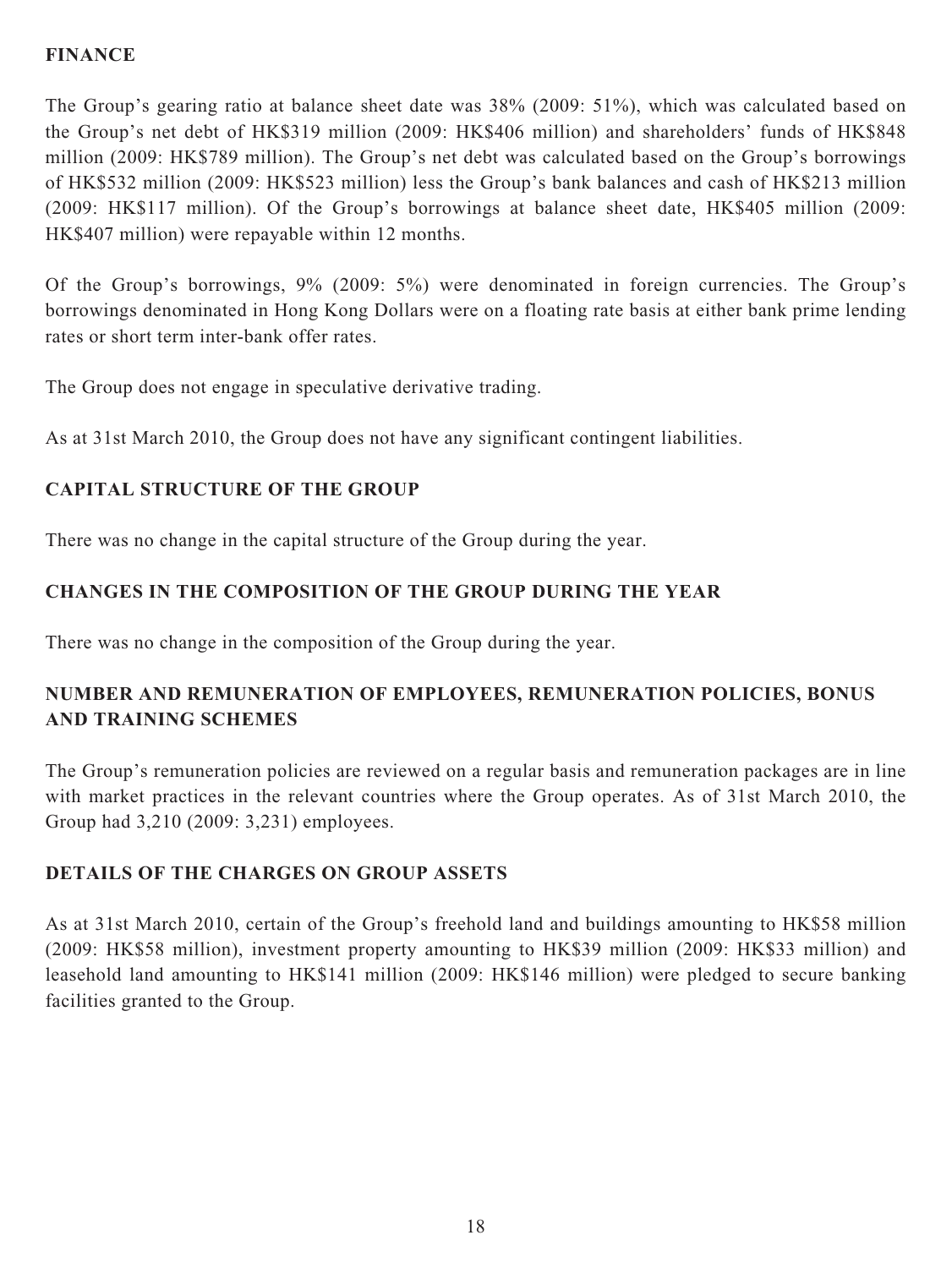## **CLOSURE OF REGISTER OF MEMBERS**

The Register of Members of the Company will be closed from 1st September 2010 (Wednesday) to 8th September 2010 (Wednesday) both days inclusive, during which period no transfer of shares will be effected. To determine entitlement to attend and vote at the forthcoming Annual General Meeting to be held on 8th September 2010 (Wednesday) and in order to qualify for the entitlement to the final dividend, all transfers accompanied by the relevant share certificates must be lodged with the Company's Hong Kong Registrar, Computershare Hong Kong Investor Services Limited, 1712-1716, 17th Floor, Hopewell Centre, 183 Queen's Road East, Wanchai, Hong Kong for registration no later than 4:00 p.m. on 31st August 2010 (Tuesday). The final dividend will be paid on 5th October 2010 (Tuesday).

# **PURCHASE, SALE OR REDEMPTION OF LISTED SECURITIES**

The Company has not redeemed any of its shares during the period. Neither the Company nor any of its subsidiaries has purchased or sold any of the Company's shares during the year.

# **CORPORATE GOVERNANCE**

During the year ended 31st March 2010, the Company has complied with the code provisions of the Code on Corporate Governance Practices (the "Code Provisions") as set out in Appendix 14 of the Listing Rules, except for the following deviations:

# **Code Provision A.4.2**

Under Code Provision A.4.2, every director, including those appointed for a specific term, should be subject to retirement by rotation at least once every three years. Not all directors of the Company retire strictly under Code Provision A.4.2 but in accordance with the Company's Bye-Laws. Bye-Law 110(A) stipulates that one-third of the directors of the Company who have been longest serving in office since their last election, except the Chairman, Vice-Chairman or Chief Executive Officer, shall retire from office by rotation at each annual general meeting.

### **Code Provision B.1.3**

This Code Provision deals with the terms of reference of a remuneration committee. The Company has adopted the terms of reference under Code Provision B.1.3 except that the terms of reference do not include reviewing and determining the remuneration packages of senior management. The Company believes that the remuneration packages of senior management should be the responsibility of the executive directors as they are in a better position to appraise the performance of senior management.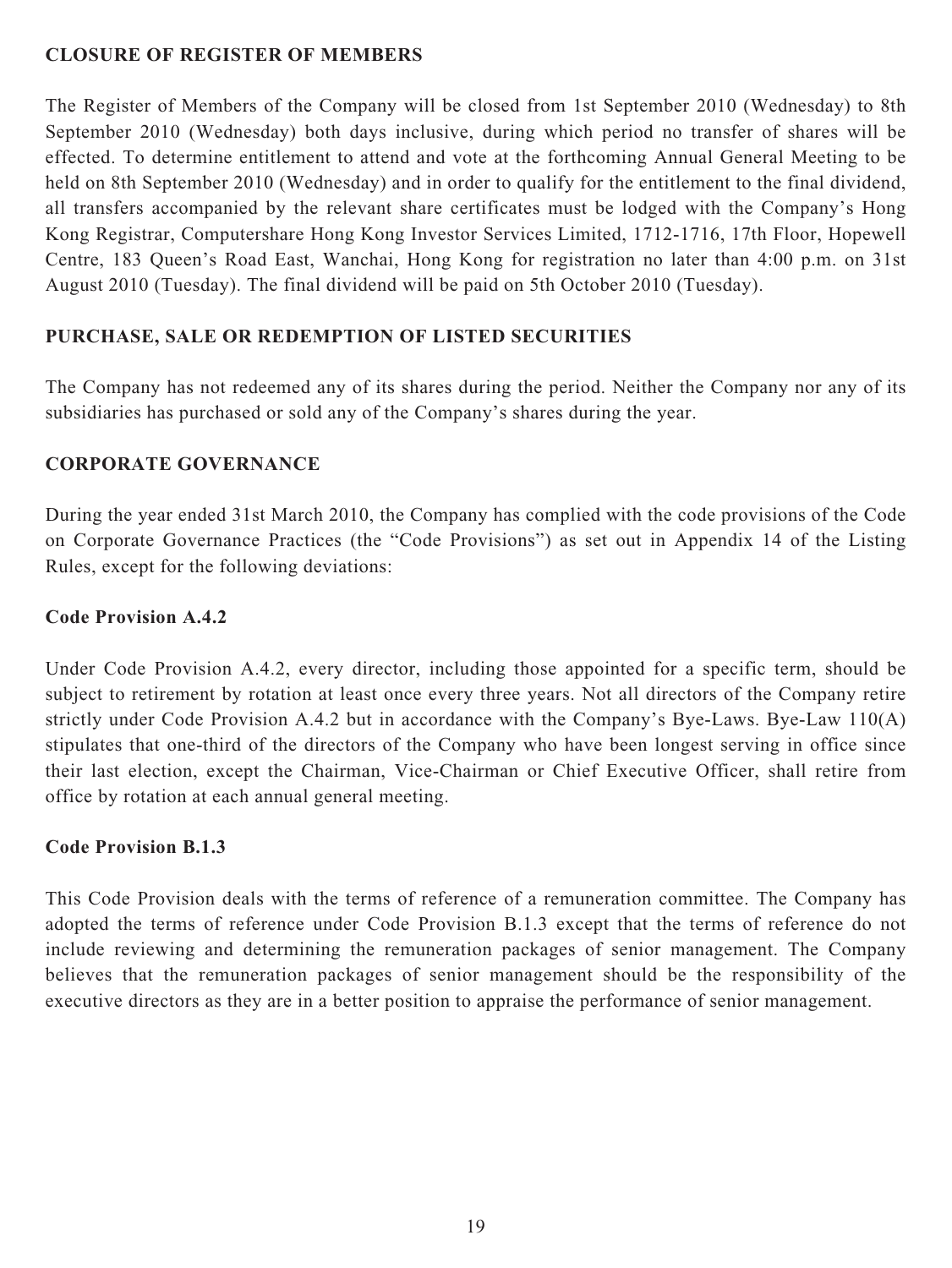### **Code Provision E.1.2**

Under the first part of Code Provision E.1.2, the Chairman of the Board should attend annual general meetings. The Chairman of the Board did not attend the annual general meeting of the Company held on 8th September 2009 as he was not in Hong Kong, but the respective chairmen of the Audit Committee and the Remuneration Committee were present.

## **Audit Committee**

The Audit Committee comprises three independent non-executive directors, namely Mr. Wu Chun Sang (Chairman of the Audit Committee), Prof. Lawrence Wu Chi Man and Dr. Agnes Kwong Yi Hang. The principal responsibilities of the Audit Committee include the review and supervision of the Group's financial reporting process and internal controls. The Committee held meetings on 15th July 2009, 11th December 2009, 12th March 2010 and 14th July 2010 to discuss matters, including, the review of accounting principles and practices adopted by the Group and other financial reporting matters; to ensure the completeness, accuracy and fairness of the financial statements of the Company; to discuss the effectiveness of the systems of internal control throughout the Group including the adequacy of resources, qualifications and experience of staff of the Company's accounting and financial reporting function, and their training programmes and budget; to review all significant business affairs managed by the executive directors in particular on connected transactions and to review the Group's results for the years ended 31st March 2009 and 2010 before they were presented to the Board of directors for approval.

### **Remuneration Committee**

The Remuneration Committee comprises Prof. Lawrence Wu Chi Man (Chairman of the Remuneration Committee), Mr. Wu Chun Sang, Dr. Agnes Kwong Yi Hang (all independent non-executive directors) and Mr. Joseph C.C. Wong (Vice Chairman and CEO of the Company). The Committee held two meetings on 15th July 2009 and 6th May 2010 to determine the remuneration packages of certain executive directors, annual bonus entitlement and an annual salary review of the Group's executive directors.